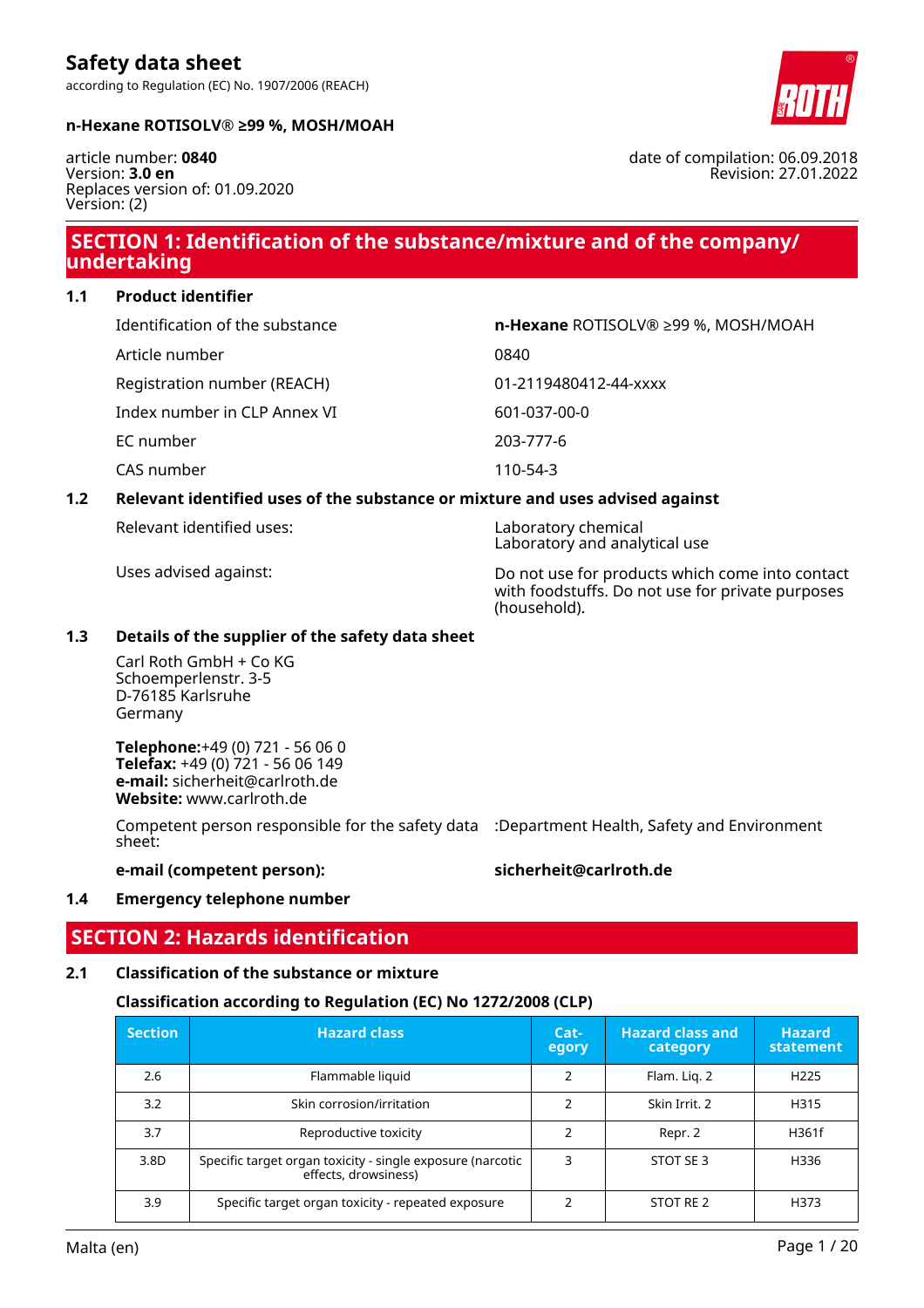according to Regulation (EC) No. 1907/2006 (REACH)



#### **n-Hexane ROTISOLV® ≥99 %, MOSH/MOAH**

#### article number: **0840**

| <b>Section</b> | <b>Hazard class</b>                                   | Cat-<br>egory | <b>Hazard class and</b><br>category | <b>Hazard</b><br>statement |
|----------------|-------------------------------------------------------|---------------|-------------------------------------|----------------------------|
| 3.10           | Aspiration hazard                                     |               | Asp. Tox. 1                         | H304                       |
| 4.1C           | Hazardous to the aquatic environment - chronic hazard |               | <b>Aquatic Chronic 2</b>            | H411                       |

For full text of abbreviations: see SECTION 16

#### **The most important adverse physicochemical, human health and environmental effects**

Delayed or immediate effects can be expected after short or long-term exposure. The product is combustible and can be ignited by potential ignition sources. Spillage and fire water can cause pollution of watercourses.

#### **2.2 Label elements**

#### **Labelling according to Regulation (EC) No 1272/2008 (CLP)**

**Signal word Danger**

#### **Pictograms**



#### **Hazard statements**

| H <sub>225</sub> | Highly flammable liquid and vapour                                                                 |
|------------------|----------------------------------------------------------------------------------------------------|
| H304             | May be fatal if swallowed and enters airways                                                       |
| H315             | Causes skin irritation                                                                             |
| H336             | May cause drowsiness or dizziness                                                                  |
| H361f            | Suspected of damaging fertility                                                                    |
| H373             | May cause damage to organs (nervous system) through prolonged or repeated<br>exposure (if inhaled) |
| H411             | Toxic to aquatic life with long lasting effects                                                    |

#### **Precautionary statements**

#### **Precautionary statements - prevention**

| P <sub>202</sub> | Do not handle until all safety precautions have been read and understood |
|------------------|--------------------------------------------------------------------------|
| P280             | Wear protective gloves/eye protection                                    |

#### **Precautionary statements - response**

| P303+P361+P353 | IF ON SKIN (or hair): Take off immediately all contaminated clothing. Rinse skin<br>with water for shower |
|----------------|-----------------------------------------------------------------------------------------------------------|
| P304+P340      | IF INHALED: Remove person to fresh air and keep comfortable for breathing                                 |
| P308+P313      | IF exposed or concerned: Get medical advice/attention                                                     |

For professional users only

#### **Labelling of packages where the contents do not exceed 125 ml**

#### Signal word: **Danger**

Symbol(s)

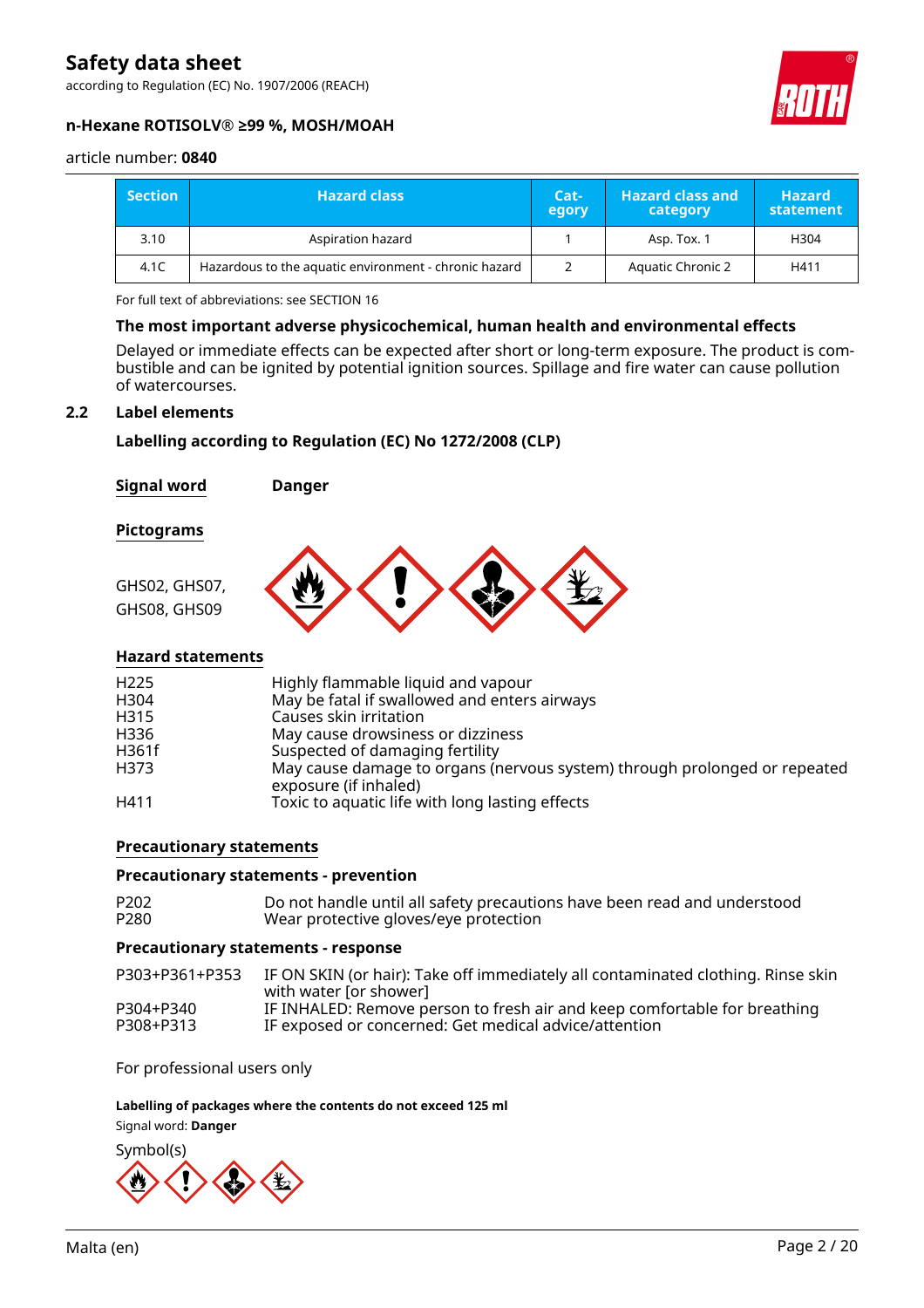according to Regulation (EC) No. 1907/2006 (REACH)

#### **n-Hexane ROTISOLV® ≥99 %, MOSH/MOAH**

#### article number: **0840**

| H <sub>304</sub> | May be fatal if swallowed and enters airways.                             |
|------------------|---------------------------------------------------------------------------|
| H361f            | Suspected of damaging fertility.                                          |
| P <sub>202</sub> | Do not handle until all safety precautions have been read and understood. |
| P <sub>280</sub> | Wear protective gloves/eye protection.                                    |
| P308+P313        | IF exposed or concerned: Get medical advice/attention.                    |

#### **2.3 Other hazards**

#### **Results of PBT and vPvB assessment**

According to the results of its assessment, this substance is not a PBT or a vPvB.

### **SECTION 3: Composition/information on ingredients**

#### **3.1 Substances**

| Name of substance | n-Hexane                |
|-------------------|-------------------------|
| Molecular formula | $C_6H_{14}$             |
| Molar mass        | 86,18 $9/_{\text{mol}}$ |
| REACH Reg. No     | 01-2119480412-44-xxxx   |
| CAS No            | 110-54-3                |
| EC No             | 203-777-6               |
| Index No          | 601-037-00-0            |

| Substance, Specific Conc. Limits, M-factors, ATE |                  |            |                       |  |
|--------------------------------------------------|------------------|------------|-----------------------|--|
| <b>Specific Conc. Limits</b>                     | <b>M-Factors</b> | <b>ATE</b> | <b>Exposure route</b> |  |
| STOT RE 2: H373: $C \ge 5$ %                     |                  |            |                       |  |

## **SECTION 4: First aid measures**

#### **4.1 Description of first aid measures**



#### **General notes**

Take off contaminated clothing.

#### **Following inhalation**

Provide fresh air. In all cases of doubt, or when symptoms persist, seek medical advice.

#### **Following skin contact**

Rinse skin with water/shower. In case of skin irritation, consult a physician.

#### **Following eye contact**

Rinse cautiously with water for several minutes. In all cases of doubt, or when symptoms persist, seek medical advice.

#### **Following ingestion**

Call a physician immediately. In case of accident or unwellness, seek medical advice immediately (show directions for use or safety data sheet if possible). Observe aspiration hazard if vomiting occurs.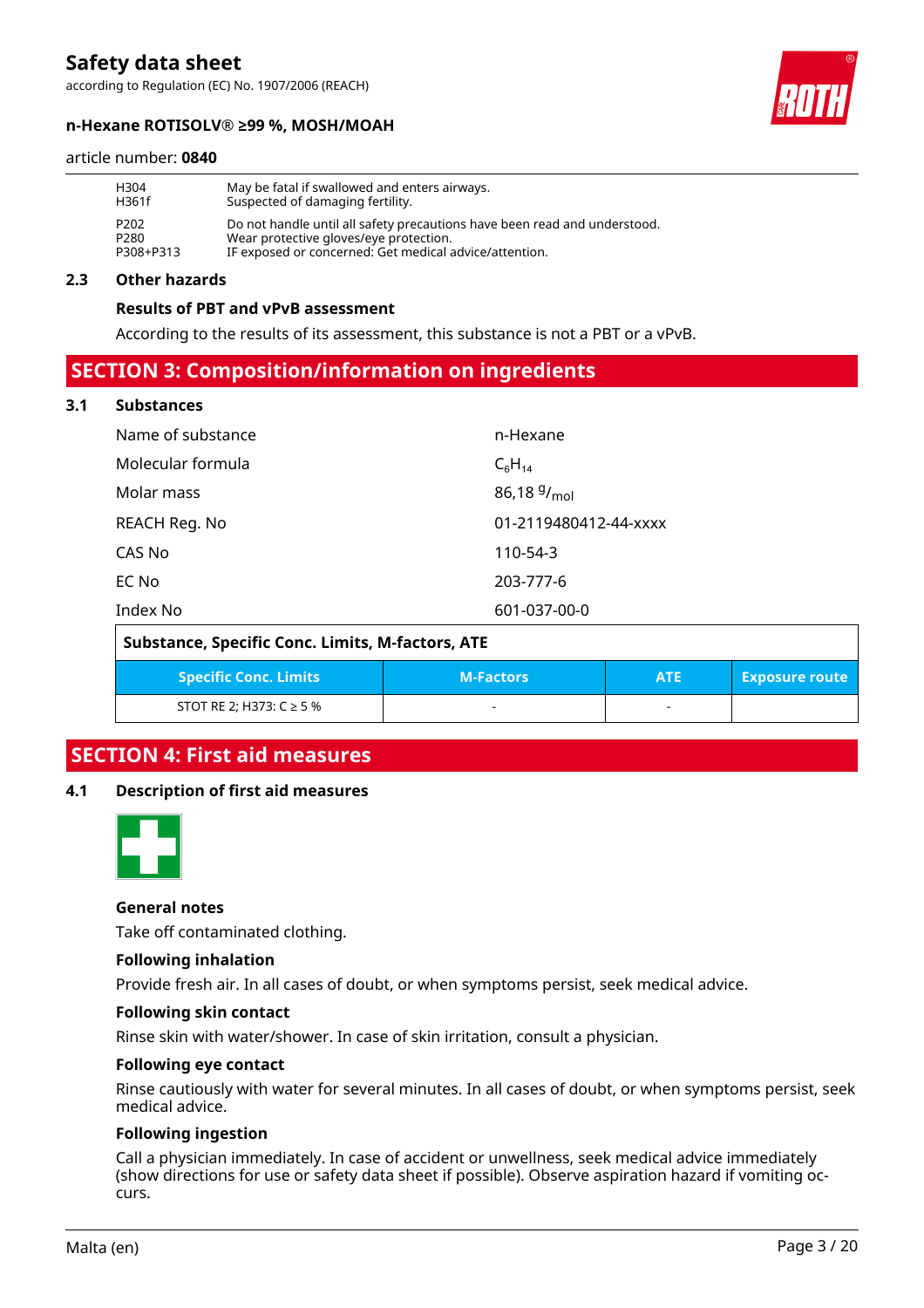according to Regulation (EC) No. 1907/2006 (REACH)



#### **n-Hexane ROTISOLV® ≥99 %, MOSH/MOAH**

article number: **0840**

- **4.2 Most important symptoms and effects, both acute and delayed** Aspiration hazard, Irritation, Dizziness, Drowsiness, Narcosis
- **4.3 Indication of any immediate medical attention and special treatment needed** none

## **SECTION 5: Firefighting measures**

#### **5.1 Extinguishing media**



#### **Suitable extinguishing media**

co-ordinate firefighting measures to the fire surroundings water spray, dry extinguishing powder, BC-powder, carbon dioxide (CO<sub>2</sub>)

#### **Unsuitable extinguishing media**

water jet

#### **5.2 Special hazards arising from the substance or mixture**

Combustible. In case of insufficient ventilation and/or in use, may form flammable/explosive vapourair mixture. Solvent vapours are heavier than air and may spread along floors. Places which are not ventilated, e.g. unventilated below ground level areas such as trenches, conduits and shafts, are particularly prone to the presence of flammable substances or mixtures. Vapours are heavier than air, spread along floors and form explosive mixtures with air. Vapours may form explosive mixtures with air.

#### **Hazardous combustion products**

In case of fire may be liberated: Carbon monoxide (CO), Carbon dioxide (CO₂)

#### **5.3 Advice for firefighters**

In case of fire and/or explosion do not breathe fumes. Do not allow firefighting water to enter drains or water courses. Fight fire with normal precautions from a reasonable distance. Wear self-contained breathing apparatus.

### **SECTION 6: Accidental release measures**

**6.1 Personal precautions, protective equipment and emergency procedures**



#### **For non-emergency personnel**

Use personal protective equipment as required. Avoid contact with skin, eyes and clothes. Do not breathe vapour/spray. Avoidance of ignition sources.

#### **6.2 Environmental precautions**

Keep away from drains, surface and ground water. Retain contaminated washing water and dispose of it. Danger of explosion.

#### **6.3 Methods and material for containment and cleaning up**

#### **Advice on how to contain a spill**

Covering of drains.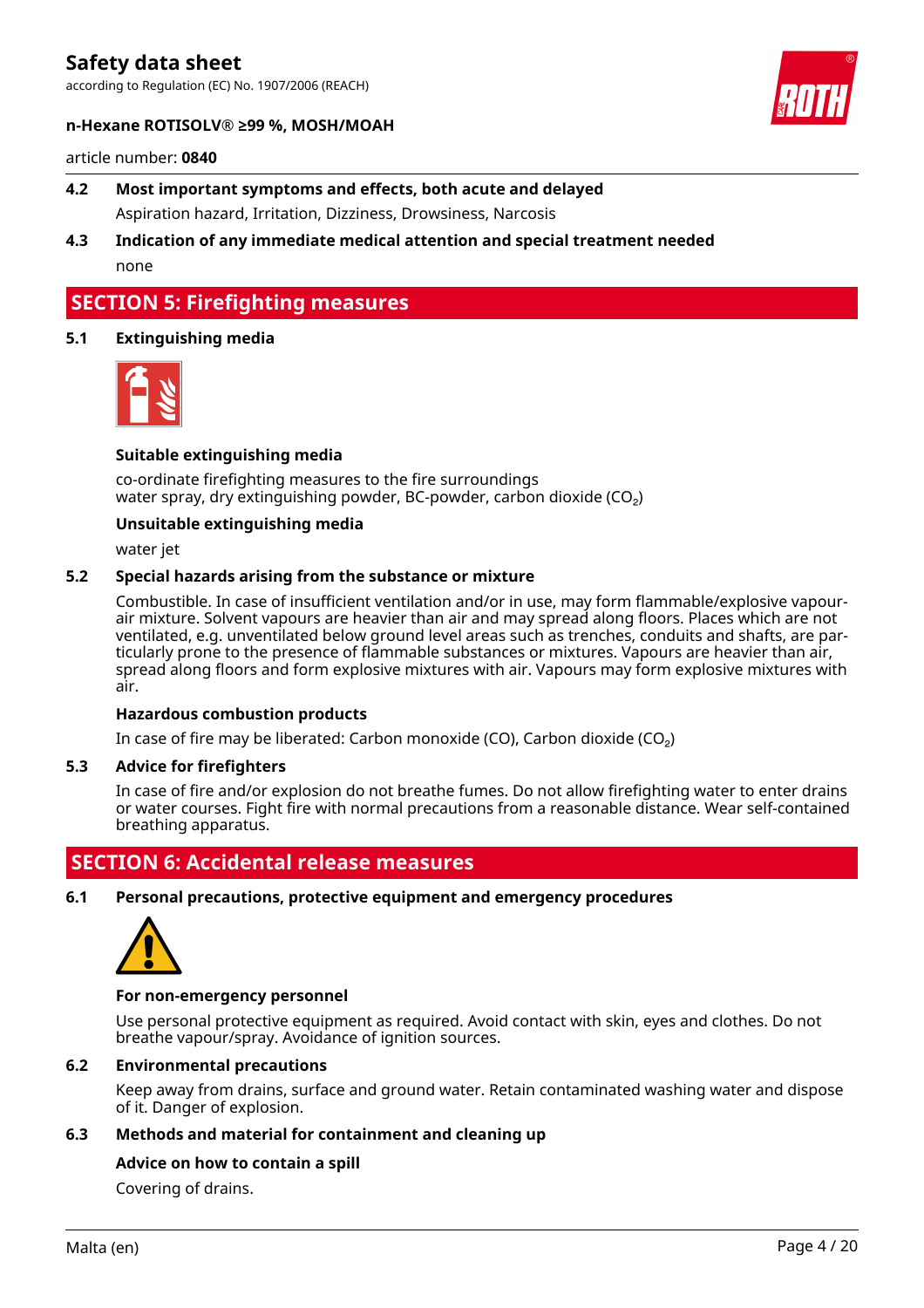according to Regulation (EC) No. 1907/2006 (REACH)

#### **n-Hexane ROTISOLV® ≥99 %, MOSH/MOAH**



#### article number: **0840**

#### **Advice on how to clean up a spill**

Absorb with liquid-binding material (sand, diatomaceous earth, acid- or universal binding agents).

#### **Other information relating to spills and releases**

Place in appropriate containers for disposal. Ventilate affected area.

#### **6.4 Reference to other sections**

Hazardous combustion products: see section 5. Personal protective equipment: see section 8. Incompatible materials: see section 10. Disposal considerations: see section 13.

## **SECTION 7: Handling and storage**

#### **7.1 Precautions for safe handling**

Provision of sufficient ventilation. Avoid exposure.

#### **Measures to prevent fire as well as aerosol and dust generation**



Keep away from sources of ignition - No smoking.

Take precautionary measures against static discharge. Due to danger of explosion, prevent leakage

of vapours into cellars, flues and ditches.

#### **Measures to protect the environment**

Avoid release to the environment.

#### **Advice on general occupational hygiene**

Wash hands before breaks and after work. Keep away from food, drink and animal feedingstuffs. When using do not smoke.

#### **7.2 Conditions for safe storage, including any incompatibilities**

Store in a well-ventilated place. Keep container tightly closed.

#### **Incompatible substances or mixtures**

Observe hints for combined storage.

#### **Consideration of other advice:**

Ground/bond container and receiving equipment.

#### **Ventilation requirements**

Use local and general ventilation.

#### **Specific designs for storage rooms or vessels**

Recommended storage temperature: 15 – 25 °C

#### **7.3 Specific end use(s)**

No information available.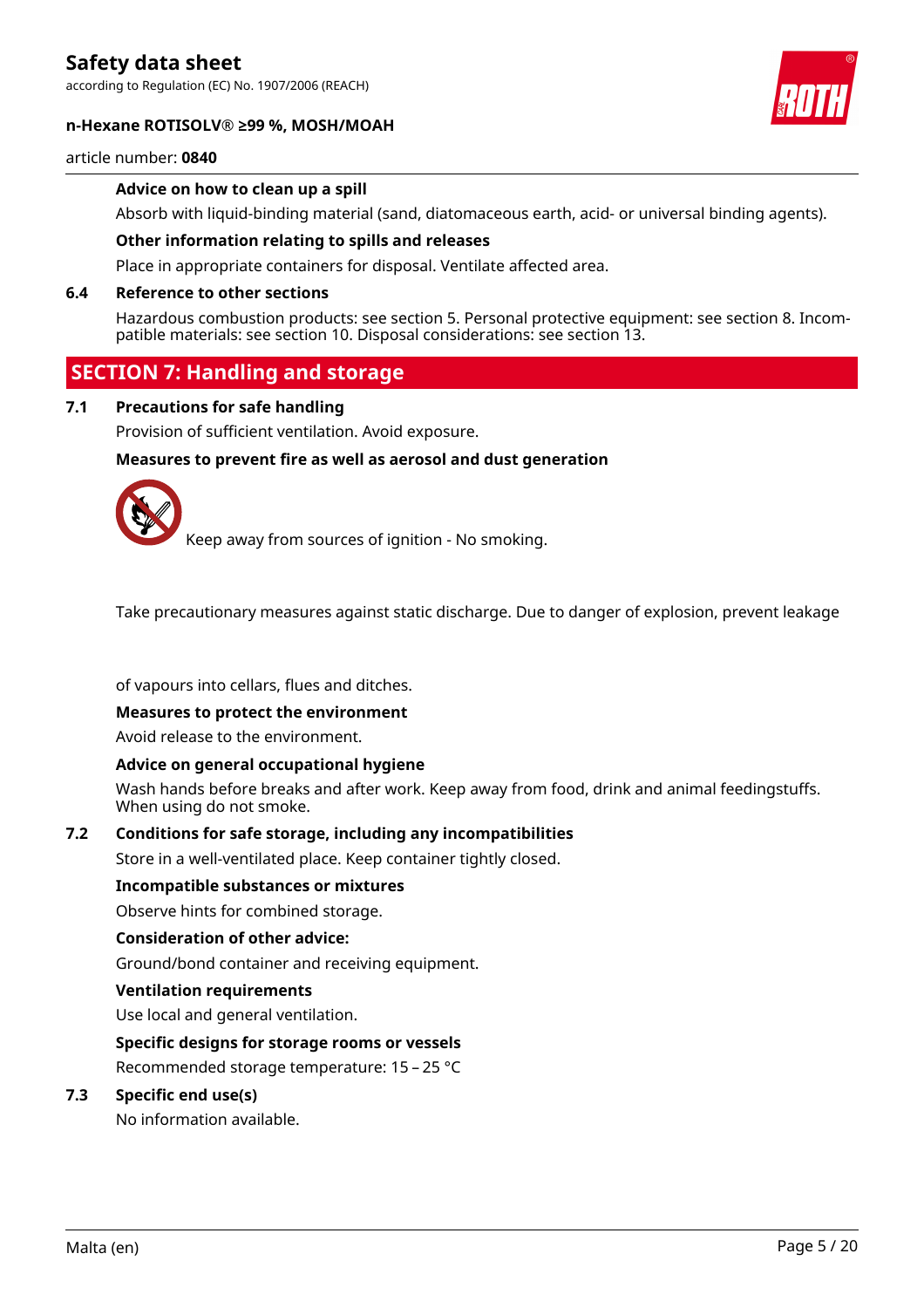according to Regulation (EC) No. 1907/2006 (REACH)



#### **n-Hexane ROTISOLV® ≥99 %, MOSH/MOAH**

#### article number: **0840**

## **SECTION 8: Exposure controls/personal protection**

#### **8.1 Control parameters**

#### **National limit values**

#### **Occupational exposure limit values (Workplace Exposure Limits)**

| Cou<br>ntr<br>y | <b>Name of agent</b> | <b>CAS No</b> | Identi-<br>fier/ | <b>TW</b><br>A<br>[pp<br>m] | <b>TWA</b><br>[mg/<br>$m3$ ] | <b>STE</b><br>L<br>[pp<br>m] | <b>STEL</b><br>[mg/<br>$m3$ ] | <b>Ceil</b><br>ing-<br>[pp]<br>m | Ceil-<br>ing-C<br>[mg/<br>m <sup>3</sup> ] | Nota-<br>tion | <b>Source</b>  |
|-----------------|----------------------|---------------|------------------|-----------------------------|------------------------------|------------------------------|-------------------------------|----------------------------------|--------------------------------------------|---------------|----------------|
| EU              | n-hexane             | 110-54-3      | <b>IOELV</b>     | 20                          | 72                           |                              |                               |                                  |                                            |               | 2006/15/<br>EC |
| MT              | n-hexane             | 110-54-3      | OELV             | 20                          | 72                           |                              |                               |                                  |                                            |               | CAP. 424       |

# **Notation**

Ceiling-C Ceiling value is a limit value above which exposure should not occur

STEL Short-term exposure limit: a limit value above which exposure should not occur and which is related to a 15 minute period (unless otherwise specified)

TWA Time-weighted average (long-term exposure limit): measured or calculated in relation to a reference period of 8 hours time-weighted average (unless otherwise specified)

#### **Human health values**

| <b>Relevant DNELs and other threshold levels</b> |                                  |                                               |                   |                            |  |  |
|--------------------------------------------------|----------------------------------|-----------------------------------------------|-------------------|----------------------------|--|--|
| <b>Endpoint</b>                                  | <b>Threshold</b><br><b>level</b> | <b>Protection goal,<br/>route of exposure</b> | Used in           | <b>Exposure time</b>       |  |  |
| <b>DNEL</b>                                      | $75 \text{ mg/m}^3$              | human, inhalatory                             | worker (industry) | chronic - systemic effects |  |  |
| <b>DNEL</b>                                      | 11 mg/kg bw/<br>day              | human, dermal                                 | worker (industry) | chronic - systemic effects |  |  |

#### **8.2 Exposure controls**

#### **Individual protection measures (personal protective equipment)**

#### **Eye/face protection**



Use safety goggle with side protection.

#### **Skin protection**



#### **• hand protection**

Wear suitable gloves. Chemical protection gloves are suitable, which are tested according to EN 374. For special purposes, it is recommended to check the resistance to chemicals of the protective gloves mentioned above together with the supplier of these gloves. The times are approximate values from measurements at 22 ° C and permanent contact. Increased temperatures due to heated substances, body heat etc. and a reduction of the effective layer thickness by stretching can lead to a considerable reduction of the breakthrough time. If in doubt, contact manufacturer. At an approx. 1.5 times larger / smaller layer thickness, the respective breakthrough time is doubled / halved. The data apply only to the pure substance. When transferred to substance mixtures, they may only be considered as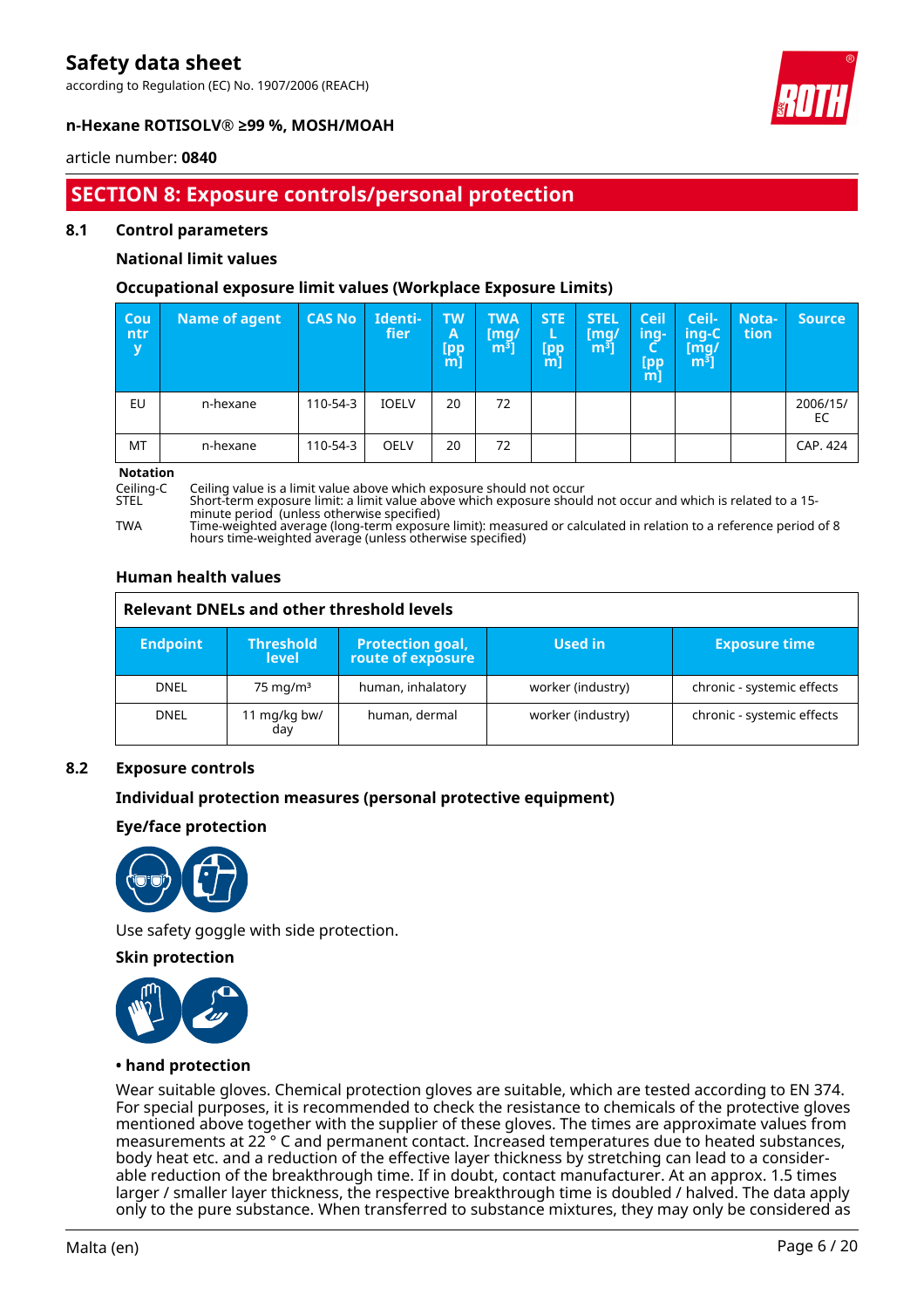according to Regulation (EC) No. 1907/2006 (REACH)

#### **n-Hexane ROTISOLV® ≥99 %, MOSH/MOAH**

article number: **0840**

#### a guide.

#### **• type of material**

NBR (Nitrile rubber)

#### **• material thickness**

≥0,4 mm

#### **• breakthrough times of the glove material**

>480 minutes (permeation: level 6)

#### **• other protection measures**

Take recovery periods for skin regeneration. Preventive skin protection (barrier creams/ointments) is recommended.

Flame-retardant protective clothing.

#### **Respiratory protection**



Respiratory protection necessary at: Aerosol or mist formation. Type: A (against organic gases and vapours with a boiling point of  $> 65$  °C, colour code: Brown).

#### **Environmental exposure controls**

Keep away from drains, surface and ground water.

## **SECTION 9: Physical and chemical properties**

#### **9.1 Information on basic physical and chemical properties**

| Physical state                                              | liquid                                           |
|-------------------------------------------------------------|--------------------------------------------------|
| Colour                                                      | colourless                                       |
| Odour                                                       | like: - Gasoline                                 |
| Melting point/freezing point                                | -95 °C at 1.013 hPa (ECHA)                       |
| Boiling point or initial boiling point and boiling<br>range | 68 - 69 °C at 1.013 hPa                          |
| Flammability                                                | flammable liquid in accordance with GHS criteria |
| Lower and upper explosion limit                             | 1,1 vol% (LEL) - 7,5 vol% (UEL)                  |
| Flash point                                                 | -22 °C at 1.013 hPa (ECHA)                       |
| Auto-ignition temperature                                   | 225 °C (ECHA)                                    |
| Decomposition temperature                                   | not relevant                                     |
| pH (value)                                                  | not determined                                   |
| Kinematic viscosity                                         | 0,5 $\text{mm}^2$ / <sub>s</sub> at 20 °C        |
| Solubility(ies)<br>Water solubility                         | <0,1 $9/1$ at 20 °C                              |
| Partition coefficient                                       |                                                  |

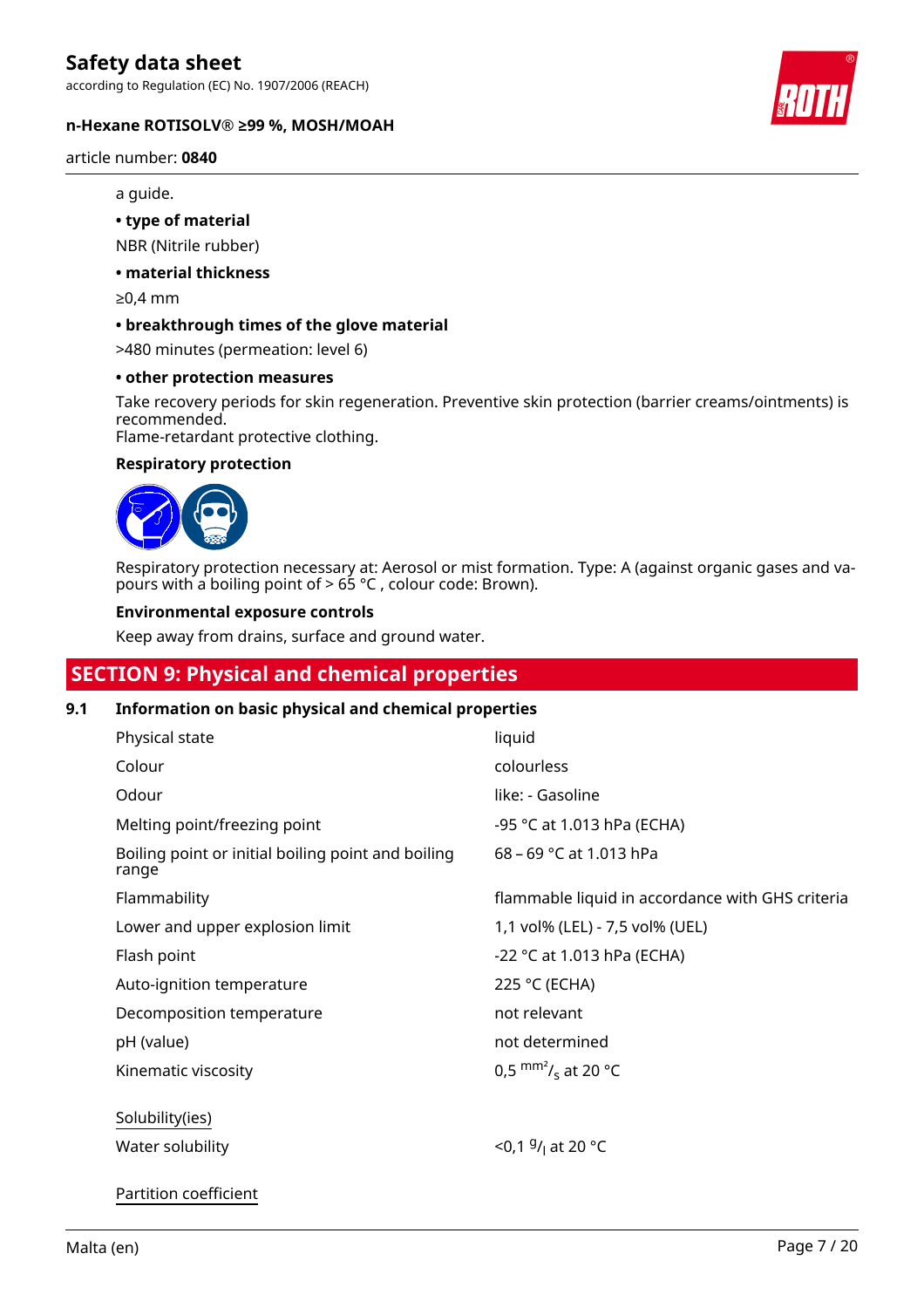article number: **0840**

according to Regulation (EC) No. 1907/2006 (REACH)

#### **n-Hexane ROTISOLV® ≥99 %, MOSH/MOAH**

|     | Partition coefficient n-octanol/water (log value):     | 4 (pH value: 7, 20 °C) (ECHA)                                            |
|-----|--------------------------------------------------------|--------------------------------------------------------------------------|
|     | Soil organic carbon/water (log KOC)                    | 3,34 (ECHA)                                                              |
|     |                                                        |                                                                          |
|     | Vapour pressure                                        | 160 hPa at 20 °C                                                         |
|     | Density and/or relative density                        |                                                                          |
|     | Density                                                | 0,66 $9/_{cm^3}$ at 20 °C                                                |
|     | Relative vapour density                                | $2,79$ (air = 1)                                                         |
|     |                                                        |                                                                          |
|     | Particle characteristics                               | not relevant (liquid)                                                    |
|     | Other safety parameters                                |                                                                          |
|     | Oxidising properties                                   | none                                                                     |
| 9.2 | <b>Other information</b>                               |                                                                          |
|     | Information with regard to physical hazard<br>classes: | There is no additional information.                                      |
|     | Other safety characteristics:                          |                                                                          |
|     | Temperature class (EU, acc. to ATEX)                   | T3<br>Maximum permissible surface temperature on<br>the equipment: 200°C |

## **SECTION 10: Stability and reactivity**

#### **10.1 Reactivity**

It's a reactive substance. Risk of ignition. Vapours may form explosive mixtures with air.

#### **If heated**

Risk of ignition.

#### **10.2 Chemical stability**

The material is stable under normal ambient and anticipated storage and handling conditions of temperature and pressure.

### **10.3 Possibility of hazardous reactions**

**Violent reaction with:** strong oxidiser, Chlorine, Iodine, Peroxides, Nitrogen oxides (NOx), => Explosive properties

#### **10.4 Conditions to avoid**

Keep away from heat, hot surfaces, sparks, open flames and other ignition sources. No smoking.

#### **10.5 Incompatible materials**

Rubber articles, different plastics

#### **10.6 Hazardous decomposition products**

Hazardous combustion products: see section 5.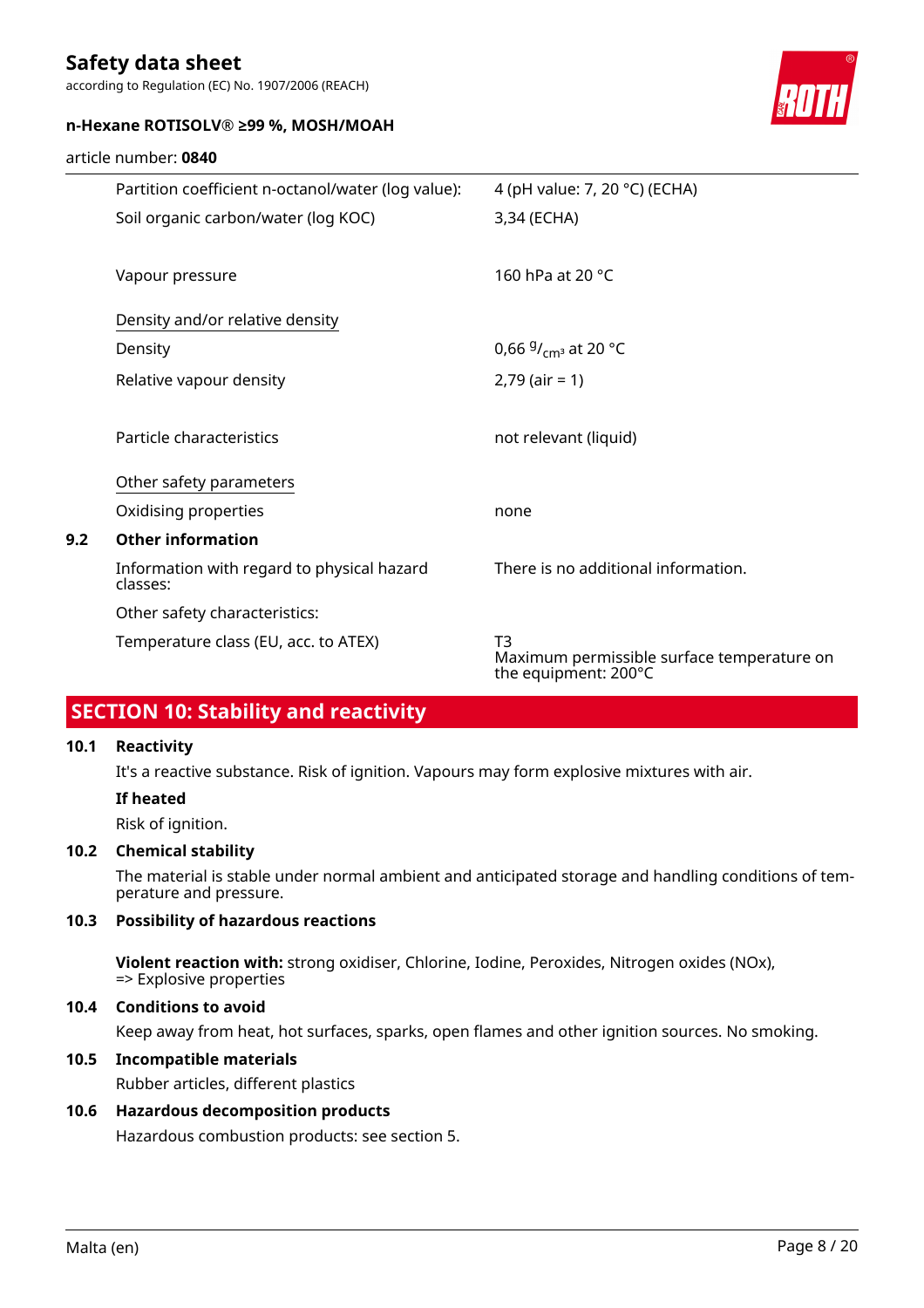according to Regulation (EC) No. 1907/2006 (REACH)



#### **n-Hexane ROTISOLV® ≥99 %, MOSH/MOAH**

#### article number: **0840**

## **SECTION 11: Toxicological information**

#### **11.1 Information on hazard classes as defined in Regulation (EC) No 1272/2008**

**Classification according to GHS (1272/2008/EC, CLP)**

#### **Acute toxicity**

Shall not be classified as acutely toxic.

#### **Acute toxicity**

| <b>Exposure route</b> | <b>Endpoint</b> | <b>Value</b>                         | <b>Species</b> | <b>Method</b> | <b>Source</b> |
|-----------------------|-----------------|--------------------------------------|----------------|---------------|---------------|
| inhalation: vapour    | <b>LC50</b>     | 185 <sup>mg</sup> / <sub>l</sub> /4h | rat            |               | <b>TOXNET</b> |
| oral                  | LD50            | 25.000 $mg/kq$                       | rat            |               | <b>TOXNET</b> |
| dermal                | LD50            | $>2.000 \frac{mg}{ka}$               | rabbit         |               | ECHA          |

#### **Skin corrosion/irritation**

Causes skin irritation.

#### **Serious eye damage/eye irritation**

Shall not be classified as seriously damaging to the eye or eye irritant.

#### **Respiratory or skin sensitisation**

Shall not be classified as a respiratory or skin sensitiser.

#### **Germ cell mutagenicity**

Shall not be classified as germ cell mutagenic.

#### **Carcinogenicity**

Shall not be classified as carcinogenic.

#### **Reproductive toxicity**

Suspected of damaging fertility.

#### **Specific target organ toxicity - single exposure**

May cause drowsiness or dizziness.

#### **Specific target organ toxicity - repeated exposure**

May cause damage to organs (nervous system) through prolonged or repeated exposure (if inhaled).

| Hazard category <sub> </sub> | <b>Target organ</b> | <b>Exposure route</b> |
|------------------------------|---------------------|-----------------------|
|                              | nervous system      | if inhaled            |

#### **Aspiration hazard**

May be fatal if swallowed and enters airways.

#### **Symptoms related to the physical, chemical and toxicological characteristics**

#### **• If swallowed**

nausea, vomiting, aspiration hazard

#### **• If in eyes**

slightly irritant but not relevant for classification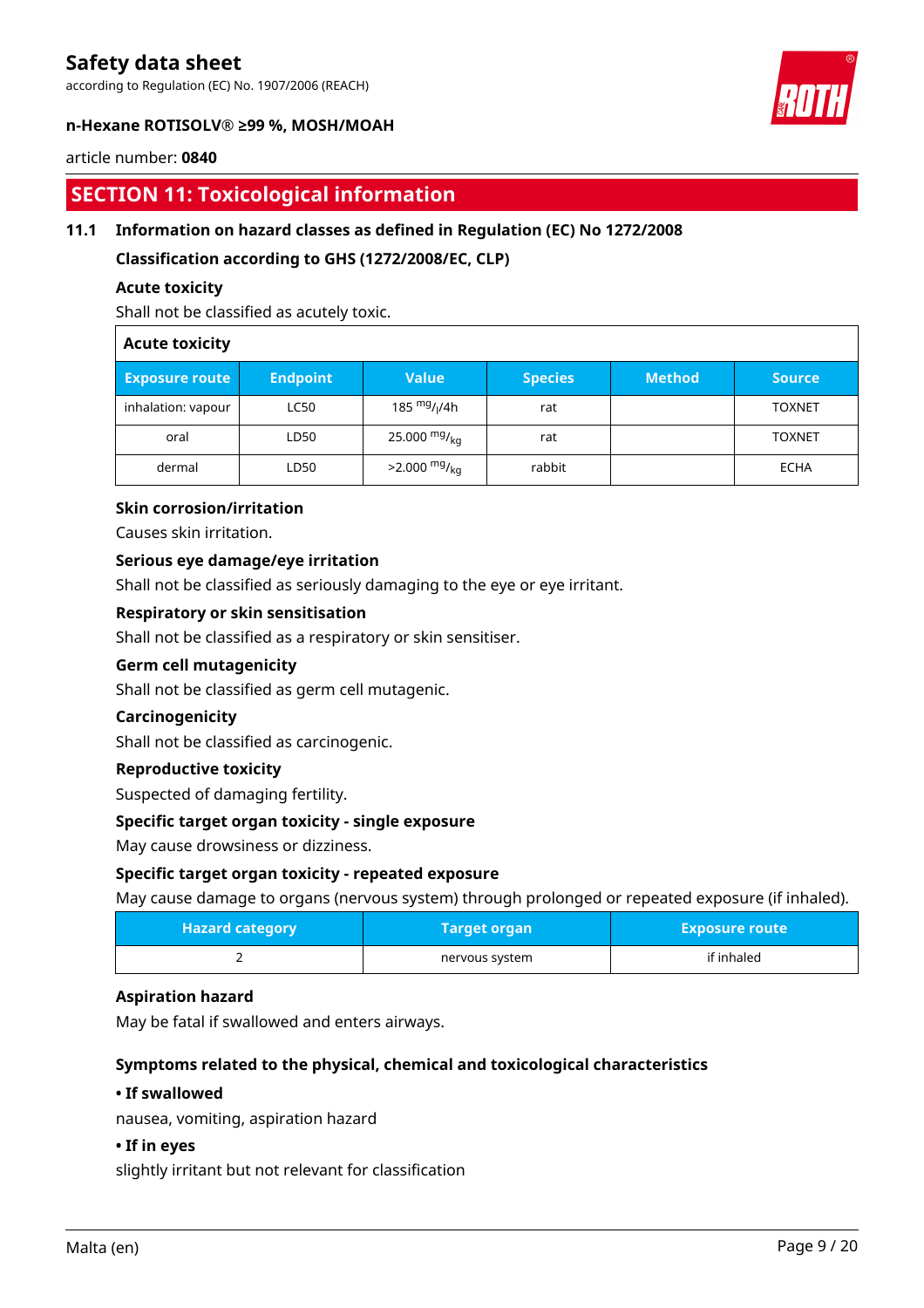according to Regulation (EC) No. 1907/2006 (REACH)

#### **n-Hexane ROTISOLV® ≥99 %, MOSH/MOAH**

#### article number: **0840**

#### **• If inhaled**

irritant effects, headache, vertigo, fatigue, dizziness, narcosis

#### **• If on skin**

causes skin irritation

#### **• Other information**

none

## **11.2 Endocrine disrupting properties**

Not listed.

#### **11.3 Information on other hazards**

There is no additional information.

## **SECTION 12: Ecological information**

#### **12.1 Toxicity**

Toxic to aquatic life with long lasting effects.

| <b>Aquatic toxicity (acute)</b> |                      |                       |               |                         |  |
|---------------------------------|----------------------|-----------------------|---------------|-------------------------|--|
| <b>Endpoint</b>                 | Value                | <b>Species</b>        | <b>Source</b> | <b>Exposure</b><br>time |  |
| LL50                            | $12,51 \frac{mg}{l}$ | fish                  | <b>ECHA</b>   | 96 h                    |  |
| <b>EL50</b>                     | $21,85 \text{ mg}/1$ | aquatic invertebrates | <b>ECHA</b>   | 48 h                    |  |

#### **Biodegradation**

The substance is readily biodegradable.

#### **12.2 Process of degradability**

Theoretical Oxygen Demand: 3,527  $^{\mathsf{mg}}\prime_{\mathsf{mg}}$ Theoretical Carbon Dioxide: 3,064  $^{\mathsf{mg}}\prime_{\mathsf{mg}}$ 

| <b>Process of degradability</b> |                         |             |  |  |
|---------------------------------|-------------------------|-------------|--|--|
| <b>Process</b>                  | <b>Degradation rate</b> | <b>Time</b> |  |  |
| oxygen depletion                | 83%                     | 10d         |  |  |

#### **12.3 Bioaccumulative potential**

The substance fulfils the very bioaccumulative criterion.

| n-octanol/water (log KOW) | 4 (pH value: 7, 20 °C) (ECHA) |  |
|---------------------------|-------------------------------|--|
| ∣ BCF                     | <sup>i</sup> 501,2 (ECHA)     |  |

#### **12.4 Mobility in soil**

| The Organic Carbon normalised adsorption<br>$\overline{\phantom{\alpha}}$ coefficient | <sup> </sup> 3,34 (ECHA) |
|---------------------------------------------------------------------------------------|--------------------------|
|---------------------------------------------------------------------------------------|--------------------------|

#### **12.5 Results of PBT and vPvB assessment**

Data are not available.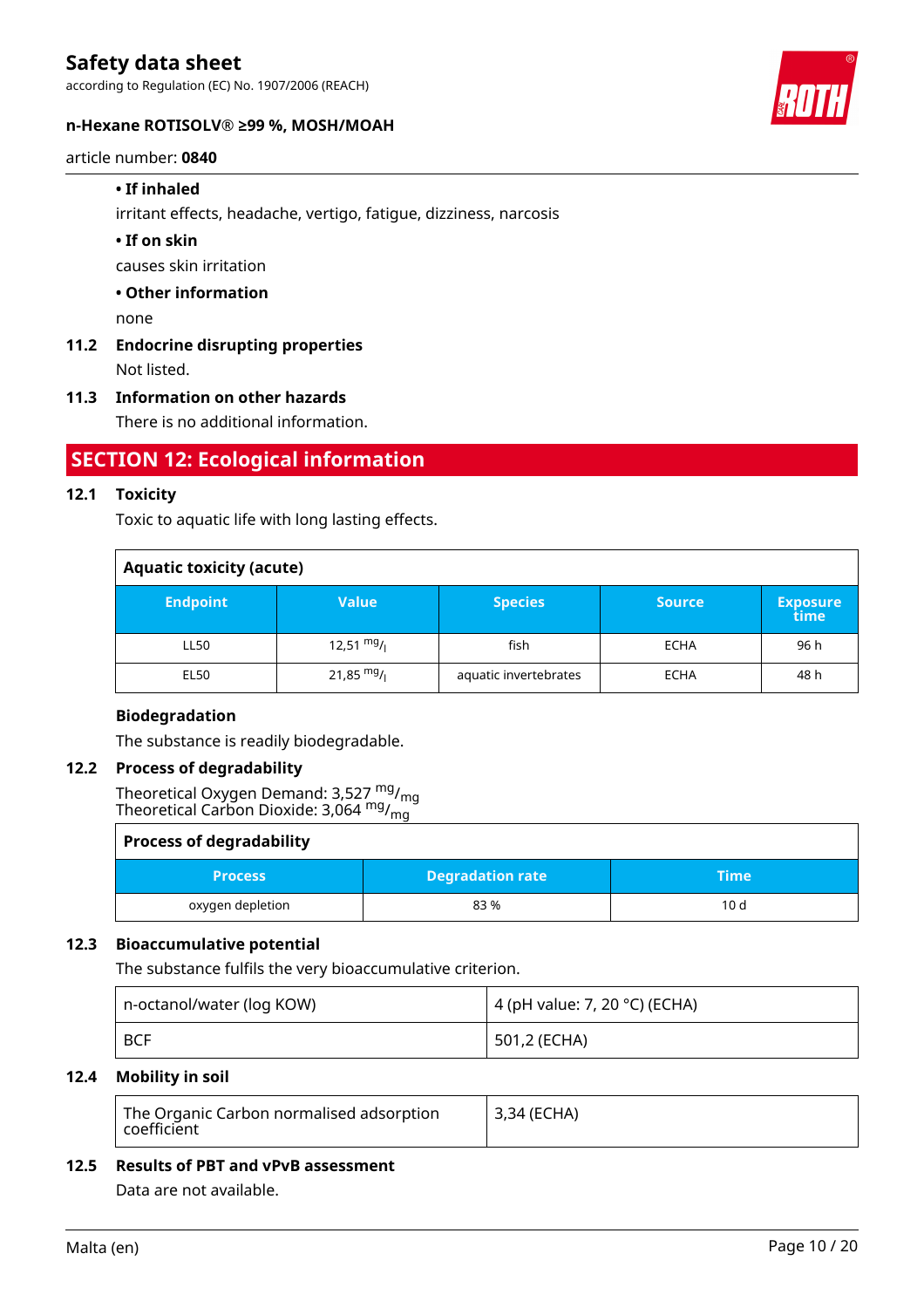according to Regulation (EC) No. 1907/2006 (REACH)



#### **n-Hexane ROTISOLV® ≥99 %, MOSH/MOAH**

article number: **0840**

#### **12.6 Endocrine disrupting properties**

Not listed.

**12.7 Other adverse effects**

Data are not available.

## **SECTION 13: Disposal considerations**

#### **13.1 Waste treatment methods**



This material and its container must be disposed of as hazardous waste. Dispose of contents/container in accordance with local/regional/national/international regulations.

#### **Sewage disposal-relevant information**

Do not empty into drains. Avoid release to the environment. Refer to special instructions/safety data sheets.

#### **Waste treatment of containers/packagings**

It is a dangerous waste; only packagings which are approved (e.g. acc. to ADR) may be used.

#### **13.2 Relevant provisions relating to waste**

The allocation of waste identity numbers/waste descriptions must be carried out according to the EEC, specific to the industry and process. Waste catalogue ordinance (Germany).

#### **13.3 Remarks**

Waste shall be separated into the categories that can be handled separately by the local or national waste management facilities. Please consider the relevant national or regional provisions.

## **SECTION 14: Transport information**

| 14.1 | UN number or ID number            |                |
|------|-----------------------------------|----------------|
|      | ADR/RID/ADN                       | <b>UN 1208</b> |
|      | IMDG-Code                         | <b>UN 1208</b> |
|      | <b>ICAO-TI</b>                    | <b>UN 1208</b> |
| 14.2 | UN proper shipping name           |                |
|      | ADR/RID/ADN                       | <b>HEXANES</b> |
|      | IMDG-Code                         | <b>HEXANES</b> |
|      | <b>ICAO-TI</b>                    | Hexanes        |
| 14.3 | <b>Transport hazard class(es)</b> |                |
|      | ADR/RID/ADN                       | 3              |
|      | IMDG-Code                         | 3              |
|      | ICAO-TI                           | 3              |
| 14.4 | <b>Packing group</b>              |                |
|      | ADR/RID/ADN                       | $_{\rm II}$    |
|      | IMDG-Code                         | $_{\rm II}$    |
|      |                                   |                |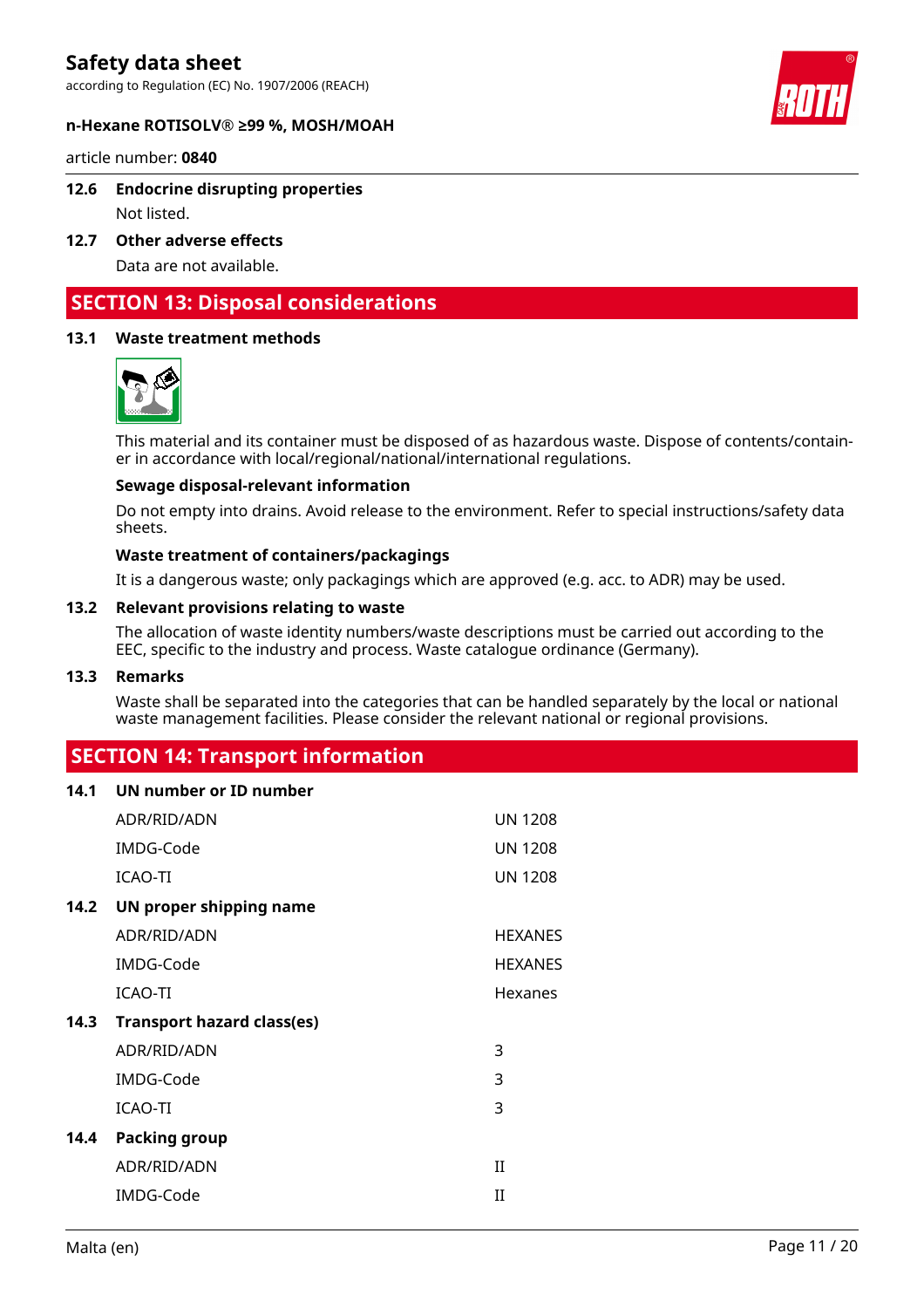according to Regulation (EC) No. 1907/2006 (REACH)

## **n-Hexane ROTISOLV® ≥99 %, MOSH/MOAH**

#### article number: **0840**



**14.5 Environmental hazards hazards** hazardous to the aquatic environment

- **14.6 Special precautions for user** Provisions for dangerous goods (ADR) should be complied within the premises.
- **14.7 Maritime transport in bulk according to IMO instruments** The cargo is not intended to be carried in bulk.

ICAO-TI II

## **14.8 Information for each of the UN Model Regulations**

#### **Transport of dangerous goods by road, rail and inland waterway (ADR/RID/ADN) - Additional information**

| Proper shipping name                                                               | <b>HEXANES</b>                                                   |
|------------------------------------------------------------------------------------|------------------------------------------------------------------|
| Particulars in the transport document                                              | UN1208, HEXANES, 3, II, (D/E), environmentally<br>hazardous      |
| Classification code                                                                | F <sub>1</sub>                                                   |
| Danger label(s)                                                                    | 3, "Fish and tree"                                               |
|                                                                                    |                                                                  |
| <b>Environmental hazards</b>                                                       | yes (hazardous to the aquatic environment)                       |
| Excepted quantities (EQ)                                                           | E <sub>2</sub>                                                   |
| Limited quantities (LQ)                                                            | 1 <sub>L</sub>                                                   |
| Transport category (TC)                                                            | $\overline{2}$                                                   |
| Tunnel restriction code (TRC)                                                      | D/E                                                              |
| Hazard identification No                                                           | 33                                                               |
| <b>International Maritime Dangerous Goods Code (IMDG) - Additional information</b> |                                                                  |
| Proper shipping name                                                               | <b>HEXANES</b>                                                   |
| Particulars in the shipper's declaration                                           | UN1208, HEXANES, 3, II, -22°C c.c., MARINE POL-<br><b>LUTANT</b> |
| Marine pollutant                                                                   | yes (P) (hazardous to the aquatic environment)                   |
| Danger label(s)                                                                    | 3, "Fish and tree"                                               |
|                                                                                    |                                                                  |
| Special provisions (SP)                                                            |                                                                  |
| Excepted quantities (EQ)                                                           | E <sub>2</sub>                                                   |
| Limited quantities (LQ)                                                            | 1 <sub>L</sub>                                                   |
| EmS                                                                                | $F-E$ , S-D                                                      |
| Stowage category                                                                   | E                                                                |
|                                                                                    |                                                                  |

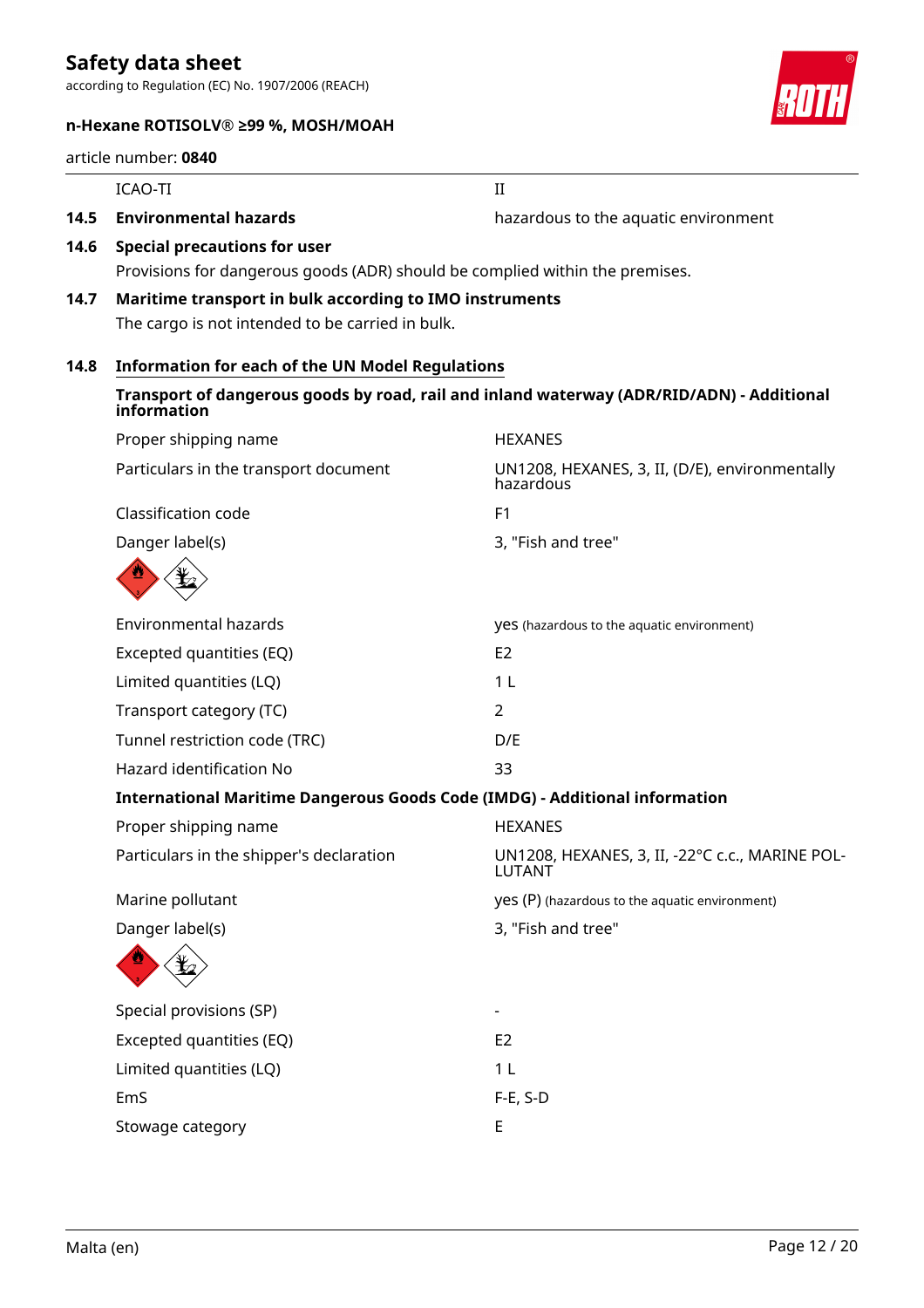according to Regulation (EC) No. 1907/2006 (REACH)

#### **n-Hexane ROTISOLV® ≥99 %, MOSH/MOAH**

article number: **0840**



## **SECTION 15: Regulatory information**

### **15.1 Safety, health and environmental regulations/legislation specific for the substance or mixture**

#### **Relevant provisions of the European Union (EU)**

#### **Restrictions according to REACH, Annex XVII**

| Dangerous substances with restrictions (REACH, Annex XVII) |                                                                                                          |               |                    |           |  |
|------------------------------------------------------------|----------------------------------------------------------------------------------------------------------|---------------|--------------------|-----------|--|
| Name of substance                                          | Name acc. to inventory                                                                                   | <b>CAS No</b> | <b>Restriction</b> | <b>No</b> |  |
| n-Hexane                                                   | this product meets the criteria for<br>classification in accordance with Reg-<br>ulation No 1272/2008/EC |               | R <sub>3</sub>     | 3         |  |
| n-Hexane                                                   | flammable / pyrophoric                                                                                   |               | R40                | 40        |  |
| n-Hexane                                                   | substances in tattoo inks and perman-<br>ent make-up                                                     |               | R75                | 75        |  |

**Legend**

R3 1. Shall not be used in:

- ornamental articles intended to produce light or colour effects by means of different phases, for example in ornamental lamps and ashtrays,

- tricks and jokes,

- games for one or more participants, or any article intended to be used as such, even with ornamental aspects,

2. Articles not complying with paragraph 1 shall not be placed on the market.

3. Shall not be placed on the market if they contain a colouring agent, unless required for fiscal reasons, or perfume, or both, if they:

— can be used as fuel in decorative oil lamps for supply to the general public, and

— present an aspiration hazard and are labelled with H304.

4. Decorative oil lamps for supply to the general public shall not be placed on the market unless they conform to the European Standard on Decorative oil lamps (EN 14059) adopted by the European Committee for Standardisation (CEN).

5. Without prejudice to the implementation of other Union provisions relating to the classification, labelling and packaging of substances and mixtures, suppliers shall ensure, before the placing on the market, that the following requirements are met:

(a) lamp oils, labelled with H304, intended for supply to the general public are visibly, legibly and indelibly marked as follows: "Keep lamps filled with this liquid out of the reach of children"; and, by 1 December 2010, "Just a sip of lamp oil – or even sucking the wick of lamps – may lead to life-threatening lung damage";

(b) grill lighter fluids, labelled with H304, intended for supply to the general public are legibly and indelibly marked by 1 December 2010 as follows: 'Just a sip of grill lighter fluid may lead to life threatening lung damage'; (c) lamps oils and grill lighters, labelled with H304, intended for supply to the general public are packaged in black opaque containers not exceeding 1 litre by 1 December 2010.';



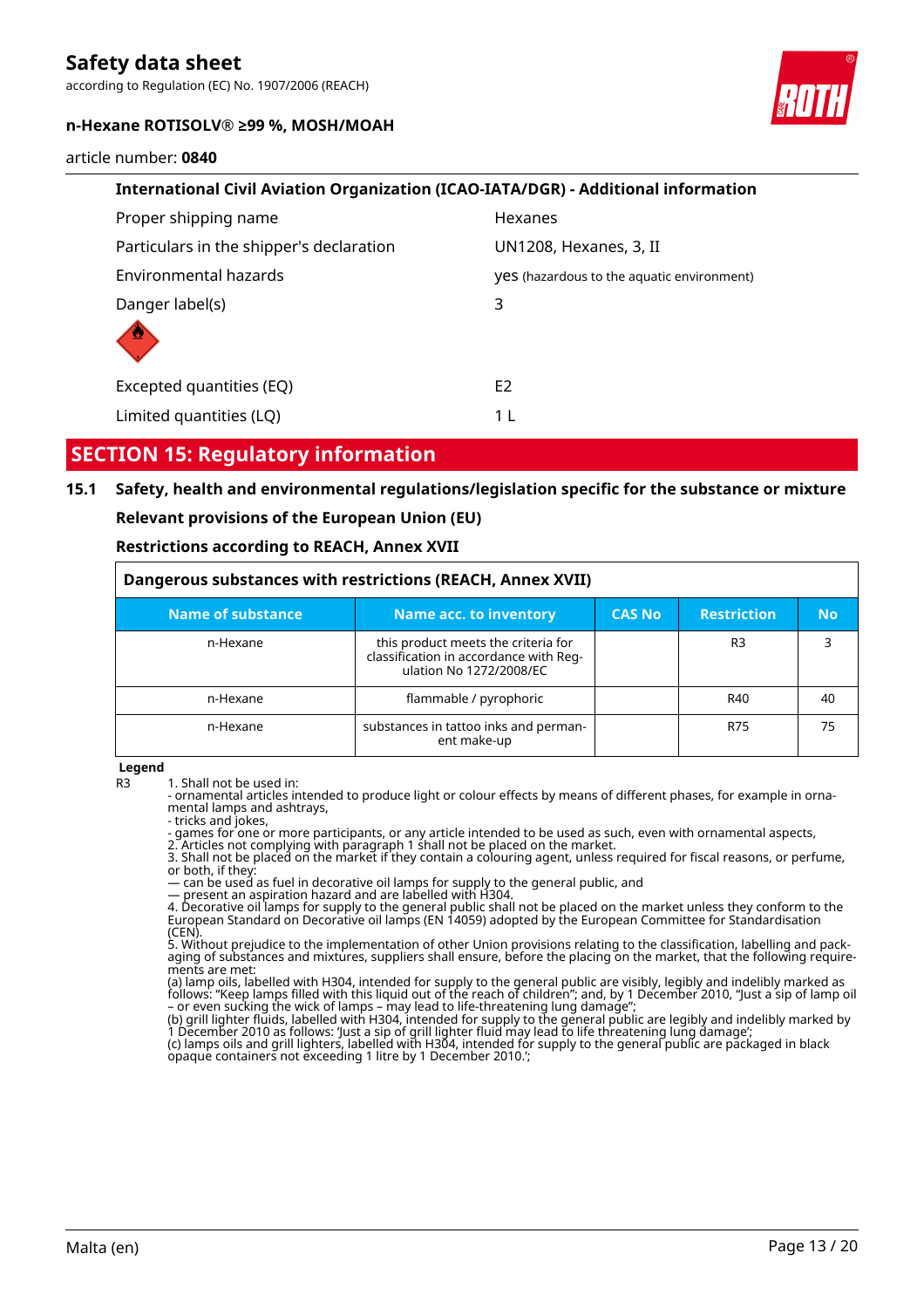according to Regulation (EC) No. 1907/2006 (REACH)





## article number: **0840**

## **Legend**<br>R40

- 1. Shall not be used, as substance or as mixtures in aerosol dispensers where these aerosol dispensers are intended for supply to the general public for entertainment and decorative purposes such as the following:
- metallic glitter intended mainly for decoration,
- artificial snow and frost, - 'whoopee' cushions,
- silly string aerosols,
- imitation excrement,
- horns for parties,
- decorative flakes and foams,
- artificial cobwebs,
- stink bombs.

2. Without prejudice to the application of other Community provisions on the classification, packaging and labelling of substances, suppliers shall ensure before the placing on the market that the packaging of aerosol dispensers referred to above is marked visibly, legibly and indelibly with:

'For professional users only'.

3. By way of derogation, paragraphs 1 and 2 shall not apply to the aerosol dispensers referred to Article 8 (1a) of Council Directive 75/324/EEC (2).

4. The aerosol dispensers referred to in paragraphs 1 and 2 shall not be placed on the market unless they conform to the requirements indicated.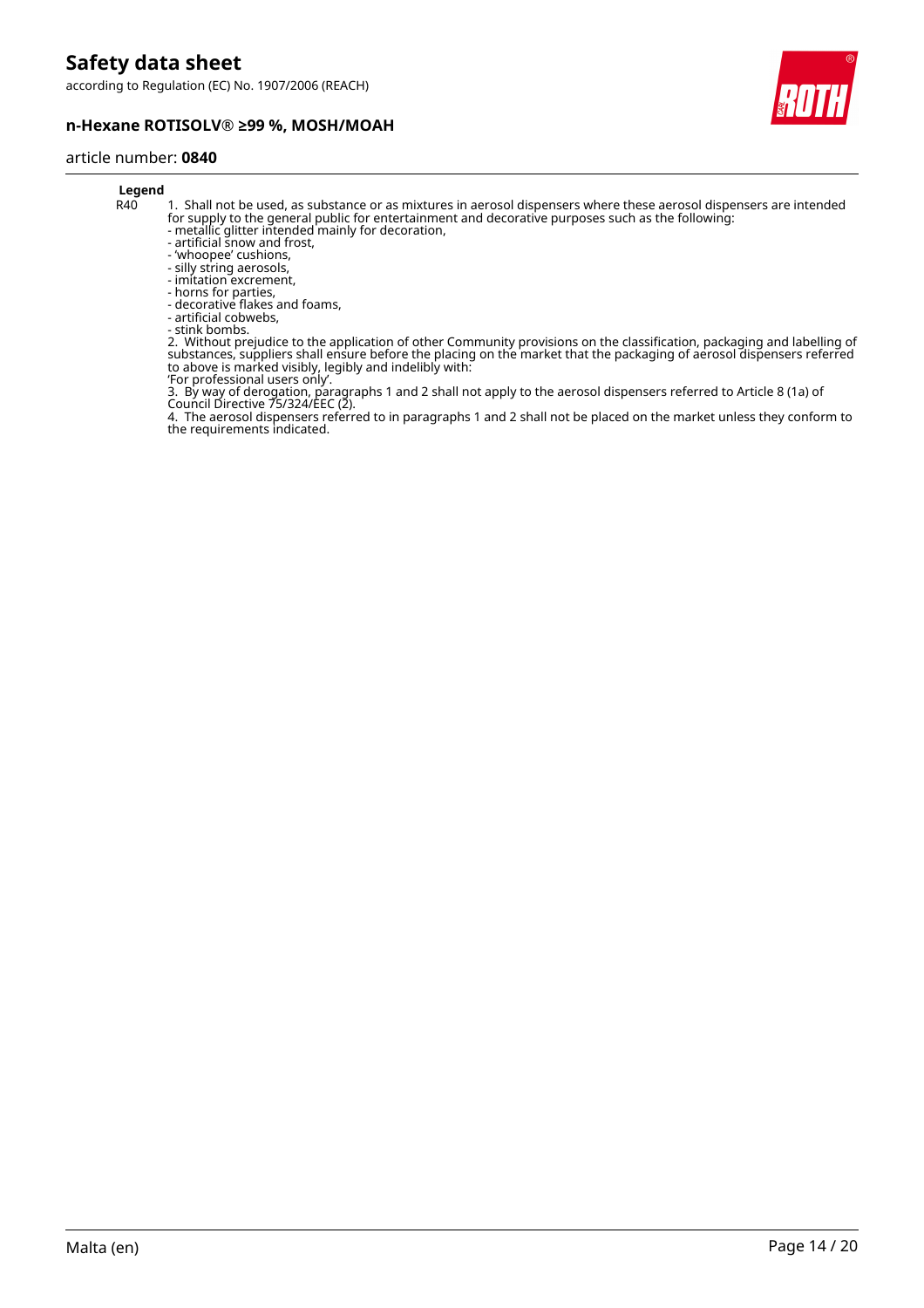according to Regulation (EC) No. 1907/2006 (REACH)

#### **n-Hexane ROTISOLV® ≥99 %, MOSH/MOAH**



#### article number: **0840**

| Legend |                                                                                                                                                                                                                                                                                                                                                                                                                                                                                                                                                                                                                                                                                                                                                                                                                                                                                                                                                                                                                                                                               |
|--------|-------------------------------------------------------------------------------------------------------------------------------------------------------------------------------------------------------------------------------------------------------------------------------------------------------------------------------------------------------------------------------------------------------------------------------------------------------------------------------------------------------------------------------------------------------------------------------------------------------------------------------------------------------------------------------------------------------------------------------------------------------------------------------------------------------------------------------------------------------------------------------------------------------------------------------------------------------------------------------------------------------------------------------------------------------------------------------|
| R75    | 1. Shall not be placed on the market in mixtures for use for tattooing purposes, and mixtures containing any such sub-<br>stances shall not be used for tattooing purposes, after 4 January 2022 if the substance or substances in question is or<br>are present in the following circumstances:                                                                                                                                                                                                                                                                                                                                                                                                                                                                                                                                                                                                                                                                                                                                                                              |
|        | (a) in the case of a substance classified in Part 3 of Annex VI to Regulation (EC) No 1272/2008 as carcinogen category<br>1A, 1B or 2, or germ cell mutagen category 1A, 1B or 2, the substance is present in the mixture in a concentration                                                                                                                                                                                                                                                                                                                                                                                                                                                                                                                                                                                                                                                                                                                                                                                                                                  |
|        | equal to or greater than 0,00005 % by weight;<br>(b) in the case of a substance classified in Part 3 of Annex VI to Regulation (EC) No 1272/2008 as reproductive toxicant<br>category 1A, 1B or 2, the substance is present in the mixture in a concentration equal to or greater than 0,001 % by                                                                                                                                                                                                                                                                                                                                                                                                                                                                                                                                                                                                                                                                                                                                                                             |
|        | weight;<br>(c) in the case of a substance classified in Part 3 of Annex VI to Regulation (EC) No 1272/2008 as skin sensitiser cat-<br>egory 1, 1A or 1B, the substance is present in the mixture in a concentration equal to or greater than 0,001 % by<br>weight;                                                                                                                                                                                                                                                                                                                                                                                                                                                                                                                                                                                                                                                                                                                                                                                                            |
|        | (d) in the case of a substance classified in Part 3 of Annex VI to Regulation (EC) No 1272/2008 as skin corrosive cat-<br>egory 1, 1A, 1B or 1C or skin irritant category 2, or as serious eye damage category 1 or eye irritant category 2, the<br>substance is present in the mixture in a concentration equal to or greater than:<br>(i) 0,1 % by weight, if the substance is used solely as a pH regulator;<br>(ii) 0,01 % by weight, in all other cases;                                                                                                                                                                                                                                                                                                                                                                                                                                                                                                                                                                                                                 |
|        | (e) in the case of a substance listed in Annex II to Regulation (EC) No 1223/2009 (*1), the substance is present in the<br>mixture in a concentration equal to or greater than 0,00005 % by weight;<br>(f) in the case of a substance for which a condition of one or more of the following kinds is specified in column g<br>(Product type, Body parts) of the table in Annex IV to Regulation (EC) No 1223/2009, the substance is present in the<br>mixture in a concentration equal to or greater than 0,00005 % by weight:                                                                                                                                                                                                                                                                                                                                                                                                                                                                                                                                                |
|        | (i) "Rinse-off products";<br>(ii) "Not to be used in products applied on mucous membranes";                                                                                                                                                                                                                                                                                                                                                                                                                                                                                                                                                                                                                                                                                                                                                                                                                                                                                                                                                                                   |
|        | (iii) "Not to be used in eye products";<br>(g) in the case of a substance for which a condition is specified in column h (Maximum concentration in ready for use<br>preparation) or column i (Other) of the table in Annex IV to Regulation (EC) No 1223/2009, the substance is present in<br>the mixture in a concentration, or in some other way, that does not accord with the condition specified in that column;<br>(h) in the case of a substance listed in Appendix 13 to this Annex, the substance is present in the mixture in a concen-<br>tration equal to or greater than the concentration limit specified for that substance in that Appendix.<br>2. For the purposes of this entry use of a mixture "for tattooing purposes" means injection or introduction of the mix-<br>ture into a person's skin, mucous membrane or eyeball, by any process or procedure (including procedures com-<br>monly referred to as permanent make-up, cosmetic tattooing, micro-blading and micro-pigmentation), with the aim of<br>making a mark or design on his or her body. |
|        | 3. If a substance not listed in Appendix 13 falls within more than one of points (a) to (g) of paragraph 1, the strictest<br>concentration limit laid down in the points in question shall apply to that substance. If a substance listed in Appendix<br>13 also falls within one or more of points (a) to (g) of paragraph 1, the concentration limit laid down in point (h) of<br>paragraph 1 shall apply to that substance.                                                                                                                                                                                                                                                                                                                                                                                                                                                                                                                                                                                                                                                |
|        | 4. By way of derogation, paragraph 1 shall not apply to the following substances until 4 January 2023:<br>(a) Pigment Blue 15:3 (CI 74160, EC No 205-685-1, CAS No 147-14-8);                                                                                                                                                                                                                                                                                                                                                                                                                                                                                                                                                                                                                                                                                                                                                                                                                                                                                                 |
|        | (b) Pigment Green 7 (CI 74260, EC No 215-524-7, CAS No 1328-53-6).<br>5. If Part 3 of Annex VI to Regulation (EC) No 1272/2008 is amended after 4 January 2021 to classify or re-classify a sub-<br>stance such that the substance then becomes caught by point (a), (b), (c) or (d) of paragraph 1 of this entry, or such<br>that it then falls within a different one of those points from the one within which it fell previously, and the date of ap-<br>plication of that new or revised classification is after the date referred to in paragraph 1 or, as the case may be, para-<br>graph 4 of this entry, that amendment shall, for the purposes of applying this entry to that substance, be treated as                                                                                                                                                                                                                                                                                                                                                              |
|        | taking effect on the date of application of that new or revised classification.<br>6. If Annex II or Annex IV to Regulation (EC) No 1223/2009 is amended after 4 January 2021 to list or change the listing<br>of a substance such that the substance then becomes caught by point (e), (f) or (g) of paragraph 1 of this entry, or<br>such that it then falls within a different one of those points from the one within which it fell previously, and the<br>amendment takes effect after the date referred to in paragraph 1 or, as the case may be, paragraph 4 of this entry,                                                                                                                                                                                                                                                                                                                                                                                                                                                                                            |
|        | that amendment shall, for the purposes of applying this entry to that substance, be treated as taking effect from the<br>date falling 18 months after entry into force of the act by which that amendment was made.<br>7. Suppliers placing a mixture on the market for use for tattooing purposes shall ensure that, after 4 January 2022, the<br>mixture is marked with the following information:<br>(a) the statement "Mixture for use in tattoos or permanent make-up";                                                                                                                                                                                                                                                                                                                                                                                                                                                                                                                                                                                                  |
|        | (b) a reference number to uniquely identify the batch;<br>(c) the list of ingredients in accordance with the nomenclature established in the glossary of common ingredient<br>names pursuant to Article 33 of Regulation (EC) No 1223/2009, or in the absence of a common ingredient name, the<br>IUPAC name. In the absence of a common ingredient name or IUPAC name, the CAS and EC number. Ingredients shall<br>be listed in descending order by weight or volume of the ingredients at the time of formulation. "Ingredient" means<br>any substance added during the process of formulation and present in the mixture for use for tattooing purposes. Im-<br>purities shall not be regarded as ingredients. If the name of a substance, used as ingredient within the meaning of<br>this entry, is already required to be stated on the label in accordance with Regulation (EC) No 1272/2008, that ingredi-<br>ent does not need to be marked in accordance with this Regulation;                                                                                      |
|        | (d) the additional statement "pH regulator" for substances falling under point (d)(i) of paragraph 1;<br>(e) the statement "Contains nickel. Can cause allergic reactions." if the mixture contains nickel below the concentra-<br>tion limit specified in Appendix 13;                                                                                                                                                                                                                                                                                                                                                                                                                                                                                                                                                                                                                                                                                                                                                                                                       |
|        | (f) the statement "Contains chromium (VI). Can cause allergic reactions." if the mixture contains chromium (VI) below<br>the concentration limit specified in Appendix 13;<br>(g) safety instructions for use insofar as they are not already required to be stated on the label by Regulation (EC) No<br>1272/2008.                                                                                                                                                                                                                                                                                                                                                                                                                                                                                                                                                                                                                                                                                                                                                          |
|        | The information shall be clearly visible, easily legible and marked in a way that is indelible.<br>The information shall be written in the official language(s) of the Member State(s) where the mixture is placed on the<br>market, unless the Member State(s) concerned provide(s) otherwise.<br>Where necessary because of the size of the package, the information listed in the first subparagraph, except for point                                                                                                                                                                                                                                                                                                                                                                                                                                                                                                                                                                                                                                                     |
|        | (a), shall be included instead in the instructions for use.<br>Before using a mixture for tattooing purposes, the person using the mixture shall provide the person undergoing the<br>procedure with the information marked on the package or included in the instructions for use pursuant to t<br>graph.                                                                                                                                                                                                                                                                                                                                                                                                                                                                                                                                                                                                                                                                                                                                                                    |
|        | $\tilde{Q}$ Mixtures that do not contain the statement "Mixture for use in tattoos or nermanent make un" shall not be used for                                                                                                                                                                                                                                                                                                                                                                                                                                                                                                                                                                                                                                                                                                                                                                                                                                                                                                                                                |

8. Mixtures that do not contain the statement "Mixture for use in tattoos or permanent make-up" shall not be used for tattooing purposes.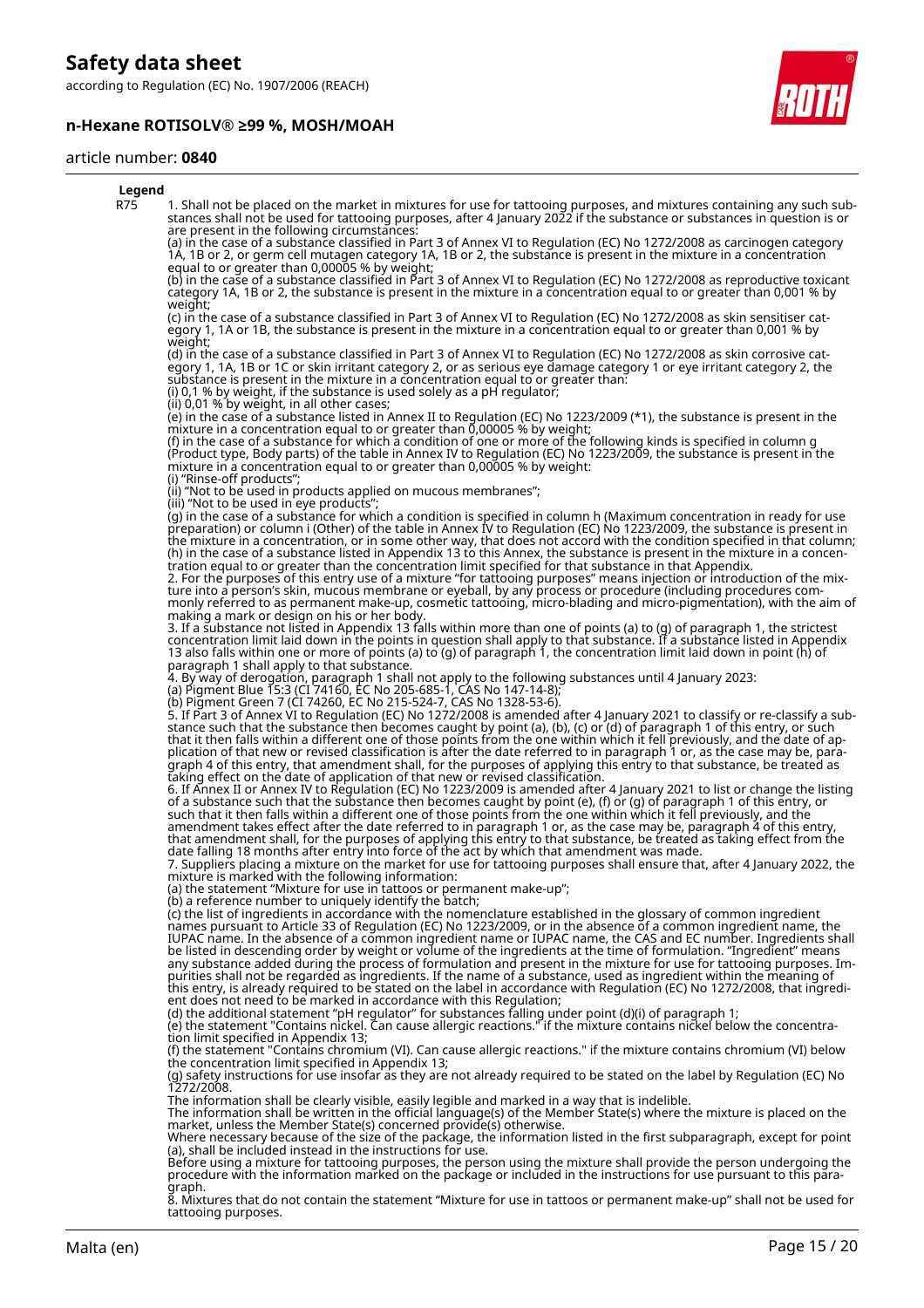according to Regulation (EC) No. 1907/2006 (REACH)





#### article number: **0840**

#### **Legend**

9. This entry does not apply to substances that are gases at temperature of 20 °C and pressure of 101,3 kPa, or generate a vapour pressure of more than 300 kPa at temperature of 50 °C, with the exception of formaldehyde (CAS No 50- 00-0, EC No 200-001-8).

10. This entry does not apply to the placing on the market of a mixture for use for tattooing purposes, or to the use of a mixture for tattooing purposes, when placed on the market exclusively as a medical device or an accessory to a medical device, within the meaning of Regulation (EU) 2017/745, or when used exclusively as a medical device or an accessory to a medical device, within the same meaning. Where the placing on the market or use may not be exclusively as a medical device or an accessory to a medical device, the requirements of Regulation (EU) 2017/745 and of this Regulation shall apply cumulatively.

#### **List of substances subject to authorisation (REACH, Annex XIV)/SVHC - candidate list**

Not listed.

#### **Seveso Directive**

| 2012/18/EU (Seveso III) |                                                                           |                                                                                                   |     |              |  |  |
|-------------------------|---------------------------------------------------------------------------|---------------------------------------------------------------------------------------------------|-----|--------------|--|--|
| <b>No</b>               | Dangerous substance/hazard categories                                     | Qualifying quantity (tonnes) for the application of lower and upper-tier re-<br><b>auirements</b> |     | <b>Notes</b> |  |  |
| E <sub>2</sub>          | environmental hazards (hazardous to the aquatic en-<br>vironment, cat. 2) | 200                                                                                               | 500 | 57)          |  |  |

**Notation**

57) Hazardous to the Aquatic Environment in category Chronic 2

#### **Deco-Paint Directive**

| <b>VOC content</b> | 100 %<br>6609/ |
|--------------------|----------------|
|                    |                |

#### **Industrial Emissions Directive (IED)**

| VOC content | 100 %  |
|-------------|--------|
| VOC content | 6609/1 |

#### **Directive on the restriction of the use of certain hazardous substances in electrical and electronic equipment (RoHS)**

not listed

#### **Regulation concerning the establishment of a European Pollutant Release and Transfer Register (PRTR)**

not listed

#### **Water Framework Directive (WFD)**

| List of pollutants (WFD) |                                                                                                                                                                                                                                                                                                              |               |           |                |
|--------------------------|--------------------------------------------------------------------------------------------------------------------------------------------------------------------------------------------------------------------------------------------------------------------------------------------------------------|---------------|-----------|----------------|
| Name of substance        | <b>Name acc. to inventory</b>                                                                                                                                                                                                                                                                                | <b>CAS No</b> | Listed in | <b>Remarks</b> |
| n-Hexane                 | Substances and preparations, or<br>the breakdown products of such,<br>which have been proved to pos-<br>sess carcinogenic or mutagenic<br>properties or properties which<br>may affect steroidogenic, thyroid,<br>reproduction or other endocrine-<br>related functions in or via the<br>aquatic environment |               | A)        |                |

**Legend**

A) Indicative list of the main pollutants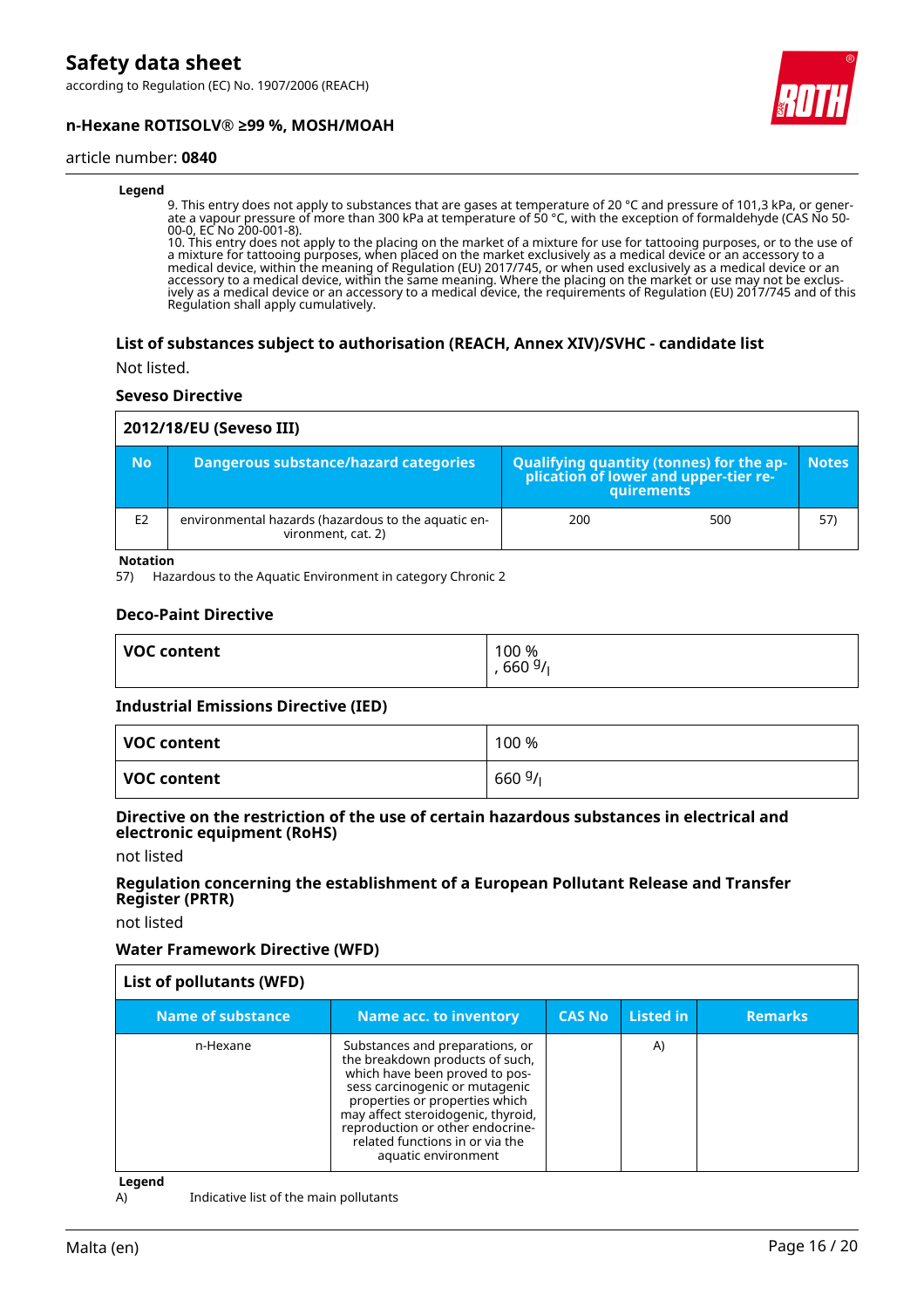according to Regulation (EC) No. 1907/2006 (REACH)

#### **n-Hexane ROTISOLV® ≥99 %, MOSH/MOAH**

#### article number: **0840**

#### **Regulation on the marketing and use of explosives precursors**

not listed

#### **Regulation on drug precursors**

not listed

#### **Regulation on substances that deplete the ozone layer (ODS)**

not listed

#### **Regulation concerning the export and import of hazardous chemicals (PIC)**

not listed

#### **Regulation on persistent organic pollutants (POP)**

not listed

#### **Other information**

Directive 94/33/EC on the protection of young people at work. Observe employment restrictions under the Maternity Protection Directive (92/85/EEC) for expectant or nursing mothers.

#### **National inventories**

| <b>Country</b> | <b>Inventory</b> | <b>Status</b>       |
|----------------|------------------|---------------------|
| AU             | <b>AICS</b>      | substance is listed |
| CA             | <b>DSL</b>       | substance is listed |
| <b>CN</b>      | <b>IECSC</b>     | substance is listed |
| EU             | ECSI             | substance is listed |
| EU             | REACH Reg.       | substance is listed |
| JP             | CSCL-ENCS        | substance is listed |
| JP             | ISHA-ENCS        | substance is listed |
| KR             | KECI             | substance is listed |
| МX             | INSQ             | substance is listed |
| NZ             | NZIoC            | substance is listed |
| PH             | <b>PICCS</b>     | substance is listed |
| <b>TR</b>      | <b>CICR</b>      | substance is listed |
| <b>TW</b>      | <b>TCSI</b>      | substance is listed |
| US             | <b>TSCA</b>      | substance is listed |

#### **Legend**

| AICS<br>CICR | Australian Inventory of Chemical Substances<br>Chemical Inventory and Control Regulation |
|--------------|------------------------------------------------------------------------------------------|
|              | CSCL-ENCS List of Existing and New Chemical Substances (CSCL-ENCS)                       |
| DSL.         | Domestic Substances List (DSL)                                                           |
| ECSI         | EC Substance Inventory (EINECS, ELINCS, NLP)                                             |
| IECSC        | Inventory of Existing Chemical Substances Produced or Imported in China                  |
| INSO         | National Inventory of Chemical Substances                                                |
|              | ISHA-ENCS Inventory of Existing and New Chemical Substances (ISHA-ENCS)                  |
| KECI         | Korea Existing Chemicals Inventory                                                       |
| NZIoC        | New Zealand Inventory of Chemicals                                                       |
| PICCS        | Philippine Inventory of Chemicals and Chemical Substances (PICCS)                        |
|              | REACH Reg.  REACH registered substances                                                  |
| TCSI         | Taiwan Chemical Substance Inventory                                                      |
| TSCA         | Toxic Substance Control Act                                                              |
|              |                                                                                          |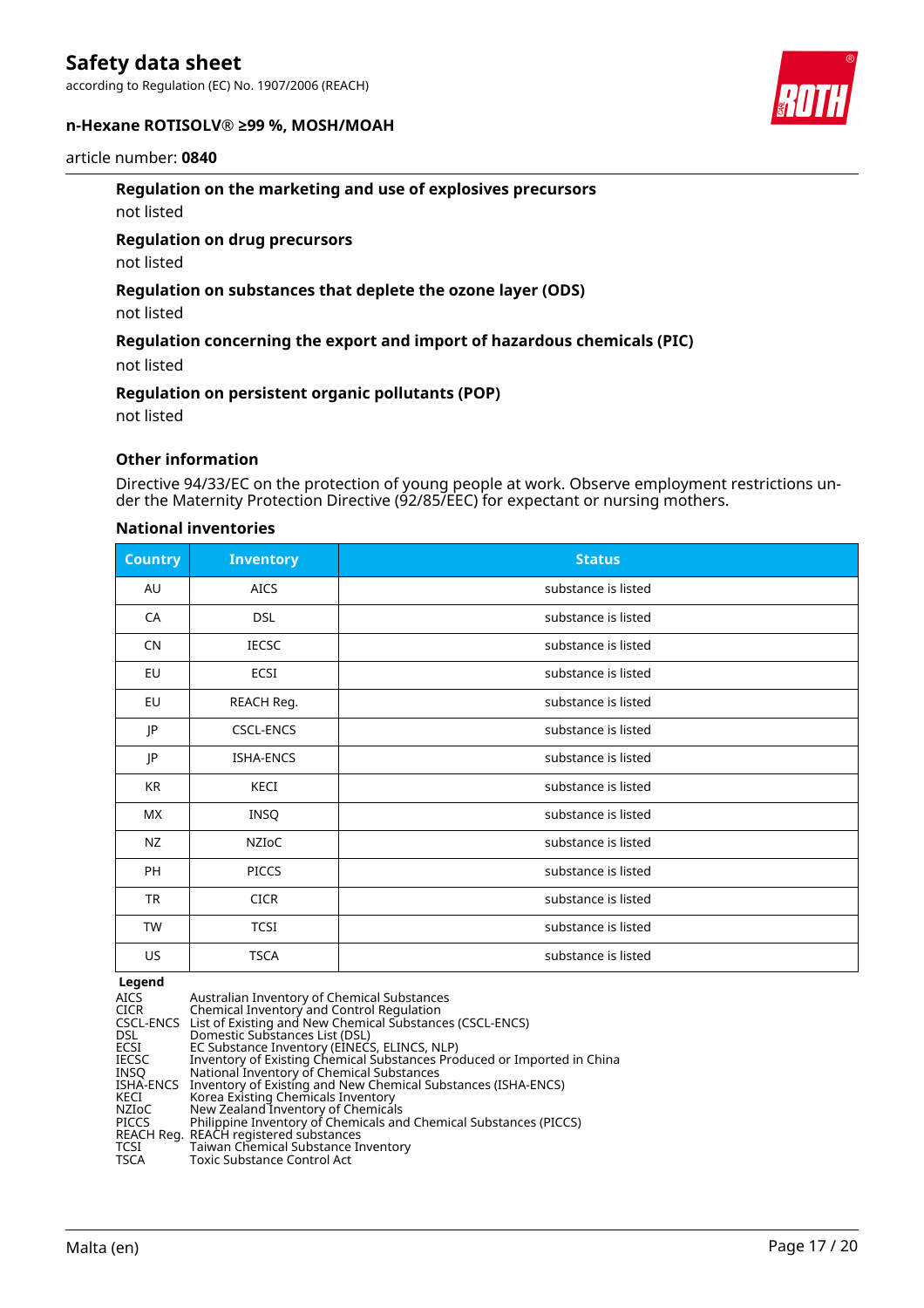according to Regulation (EC) No. 1907/2006 (REACH)

#### **n-Hexane ROTISOLV® ≥99 %, MOSH/MOAH**



article number: **0840**

#### **15.2 Chemical Safety Assessment**

No Chemical Safety Assessment has been carried out for this substance.

## **SECTION 16: Other information**

#### **Indication of changes (revised safety data sheet)**

Alignment to regulation: Regulation (EC) No. 1907/2006 (REACH), amended by 2020/878/EU

| <b>Section</b> | <b>Former entry (text/value)</b>                                                                            | <b>Actual entry (text/value)</b>                                                                                                                                                                                                                                                                                                | Safety-<br>relev-<br>ant |
|----------------|-------------------------------------------------------------------------------------------------------------|---------------------------------------------------------------------------------------------------------------------------------------------------------------------------------------------------------------------------------------------------------------------------------------------------------------------------------|--------------------------|
| 2.1            |                                                                                                             | Classification according to Regulation (EC) No<br>1272/2008 (CLP):<br>change in the listing (table)                                                                                                                                                                                                                             | yes                      |
| 2.1            | The most important adverse physicochemical,<br>human health and environmental effects:<br>Narcotic effects. | The most important adverse physicochemical,<br>human health and environmental effects:<br>Delayed or immediate effects can be expected<br>after short or long-term exposure. The product<br>is combustible and can be ignited by potential<br>ignition sources. Spillage and fire water can<br>cause pollution of watercourses. | yes                      |
| 2.3            | Other hazards:<br>There is no additional information.                                                       | Other hazards                                                                                                                                                                                                                                                                                                                   | yes                      |
| 2.3            |                                                                                                             | Results of PBT and vPvB assessment:<br>According to the results of its assessment, this<br>substance is not a PBT or a vPvB.                                                                                                                                                                                                    | yes                      |

#### Restructuring: section 9, section 14

#### **Abbreviations and acronyms**

| Abbr.       | <b>Descriptions of used abbreviations</b>                                                                                                                                                                                       |
|-------------|---------------------------------------------------------------------------------------------------------------------------------------------------------------------------------------------------------------------------------|
| 2006/15/EC  | Commission Directive establishing a second list of indicative occupational exposure limit values in imple-<br>mentation of Council Directive 98/24/EC and amending Directives 91/322/EEC and 2000/39/EC                         |
| <b>ADN</b>  | Accord européen relatif au transport international des marchandises dangereuses par voies de naviga-<br>tion intérieures (European Agreement concerning the International Carriage of Dangerous Goods by In-<br>land Waterways) |
| <b>ADR</b>  | Accord relatif au transport international des marchandises dangereuses par route (Agreement concern-<br>ing the International Carriage of Dangerous Goods by Road)                                                              |
| ADR/RID/ADN | Agreements concerning the International Carriage of Dangerous Goods by Road/Rail/Inland Waterways<br>(ADR/RID/ADN)                                                                                                              |
| <b>ATE</b>  | <b>Acute Toxicity Estimate</b>                                                                                                                                                                                                  |
| <b>BCF</b>  | <b>Bioconcentration factor</b>                                                                                                                                                                                                  |
| CAP. 424    | Occupational Health and Safety Authority Act (CAP. 424)                                                                                                                                                                         |
| CAS         | Chemical Abstracts Service (service that maintains the most comprehensive list of chemical substances)                                                                                                                          |
| Ceiling-C   | Ceiling value                                                                                                                                                                                                                   |
| <b>CLP</b>  | Regulation (EC) No 1272/2008 on classification, labelling and packaging of substances and mixtures                                                                                                                              |
| <b>DGR</b>  | Dangerous Goods Regulations (see IATA/DGR)                                                                                                                                                                                      |
| <b>DNEL</b> | Derived No-Effect Level                                                                                                                                                                                                         |
| EC No       | The EC Inventory (EINECS, ELINCS and the NLP-list) is the source for the seven-digit EC number, an identi-<br>fier of substances commercially available within the EU (European Union)                                          |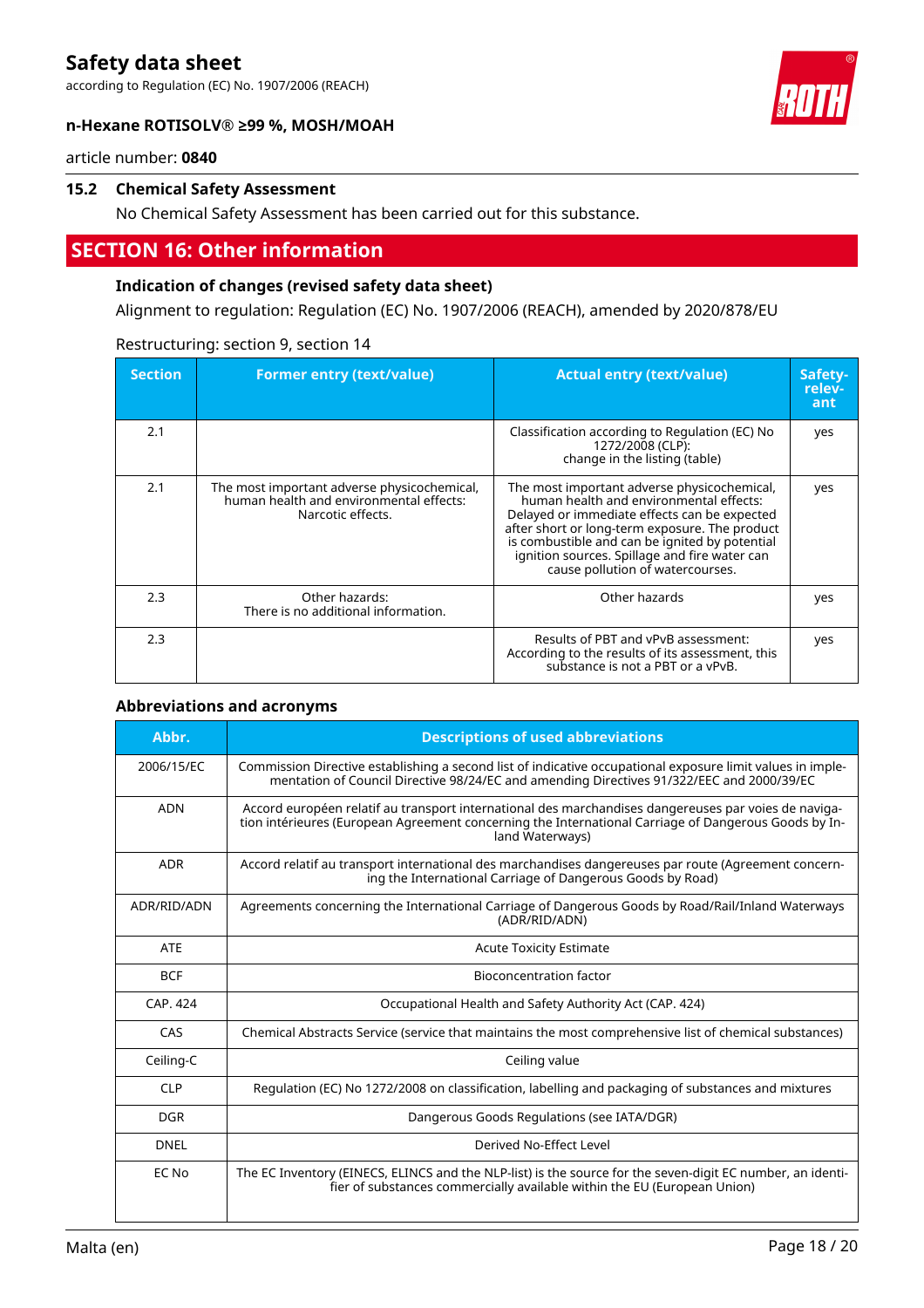according to Regulation (EC) No. 1907/2006 (REACH)



#### **n-Hexane ROTISOLV® ≥99 %, MOSH/MOAH**

#### article number: **0840**

| Abbr.           | <b>Descriptions of used abbreviations</b>                                                                                                                                    |
|-----------------|------------------------------------------------------------------------------------------------------------------------------------------------------------------------------|
| <b>EINECS</b>   | European Inventory of Existing Commercial Chemical Substances                                                                                                                |
| <b>EL50</b>     | Effective Loading 50 %: the EL50 corresponds to the loading rate required to produce a response in 50%<br>of the test organisms                                              |
| <b>ELINCS</b>   | European List of Notified Chemical Substances                                                                                                                                |
| EmS             | <b>Emergency Schedule</b>                                                                                                                                                    |
| <b>GHS</b>      | "Globally Harmonized System of Classification and Labelling of Chemicals" developed by the United Na-<br>tions                                                               |
| <b>IATA</b>     | <b>International Air Transport Association</b>                                                                                                                               |
| <b>IATA/DGR</b> | Dangerous Goods Regulations (DGR) for the air transport (IATA)                                                                                                               |
| <b>ICAO</b>     | <b>International Civil Aviation Organization</b>                                                                                                                             |
| ICAO-TI         | Technical instructions for the safe transport of dangerous goods by air                                                                                                      |
| IMDG            | <b>International Maritime Dangerous Goods Code</b>                                                                                                                           |
| IMDG-Code       | International Maritime Dangerous Goods Code                                                                                                                                  |
| index No        | The Index number is the identification code given to the substance in Part 3 of Annex VI to Regulation<br>(EC) No 1272/2008                                                  |
| <b>IOELV</b>    | Indicative occupational exposure limit value                                                                                                                                 |
| <b>LC50</b>     | Lethal Concentration 50%: the LC50 corresponds to the concentration of a tested substance causing 50 %<br>lethality during a specified time interval                         |
| LD50            | Lethal Dose 50 %: the LD50 corresponds to the dose of a tested substance causing 50 % lethality during a<br>specified time interval                                          |
| LEL             | Lower explosion limit (LEL)                                                                                                                                                  |
| <b>LL50</b>     | Lethal Loading 50 %: the LL50 corresponds to the loading rate causing 50 % lethality                                                                                         |
| <b>NLP</b>      | No-Longer Polymer                                                                                                                                                            |
| <b>PBT</b>      | Persistent, Bioaccumulative and Toxic                                                                                                                                        |
| ppm             | Parts per million                                                                                                                                                            |
| REACH           | Registration, Evaluation, Authorisation and Restriction of Chemicals                                                                                                         |
| <b>RID</b>      | Règlement concernant le transport International ferroviaire des marchandises Dangereuses (Regula-<br>tions concerning the International carriage of Dangerous goods by Rail) |
| <b>STEL</b>     | Short-term exposure limit                                                                                                                                                    |
| <b>SVHC</b>     | Substance of Very High Concern                                                                                                                                               |
| <b>TWA</b>      | Time-weighted average                                                                                                                                                        |
| UEL             | Upper explosion limit (UEL)                                                                                                                                                  |
| VOC             | Volatile Organic Compounds                                                                                                                                                   |
| vPvB            | Very Persistent and very Bioaccumulative                                                                                                                                     |

#### **Key literature references and sources for data**

Regulation (EC) No 1272/2008 on classification, labelling and packaging of substances and mixtures. Regulation (EC) No. 1907/2006 (REACH), amended by 2020/878/EU.

Transport of dangerous goods by road, rail and inland waterway (ADR/RID/ADN). International Maritime Dangerous Goods Code (IMDG). Dangerous Goods Regulations (DGR) for the air transport (IATA).